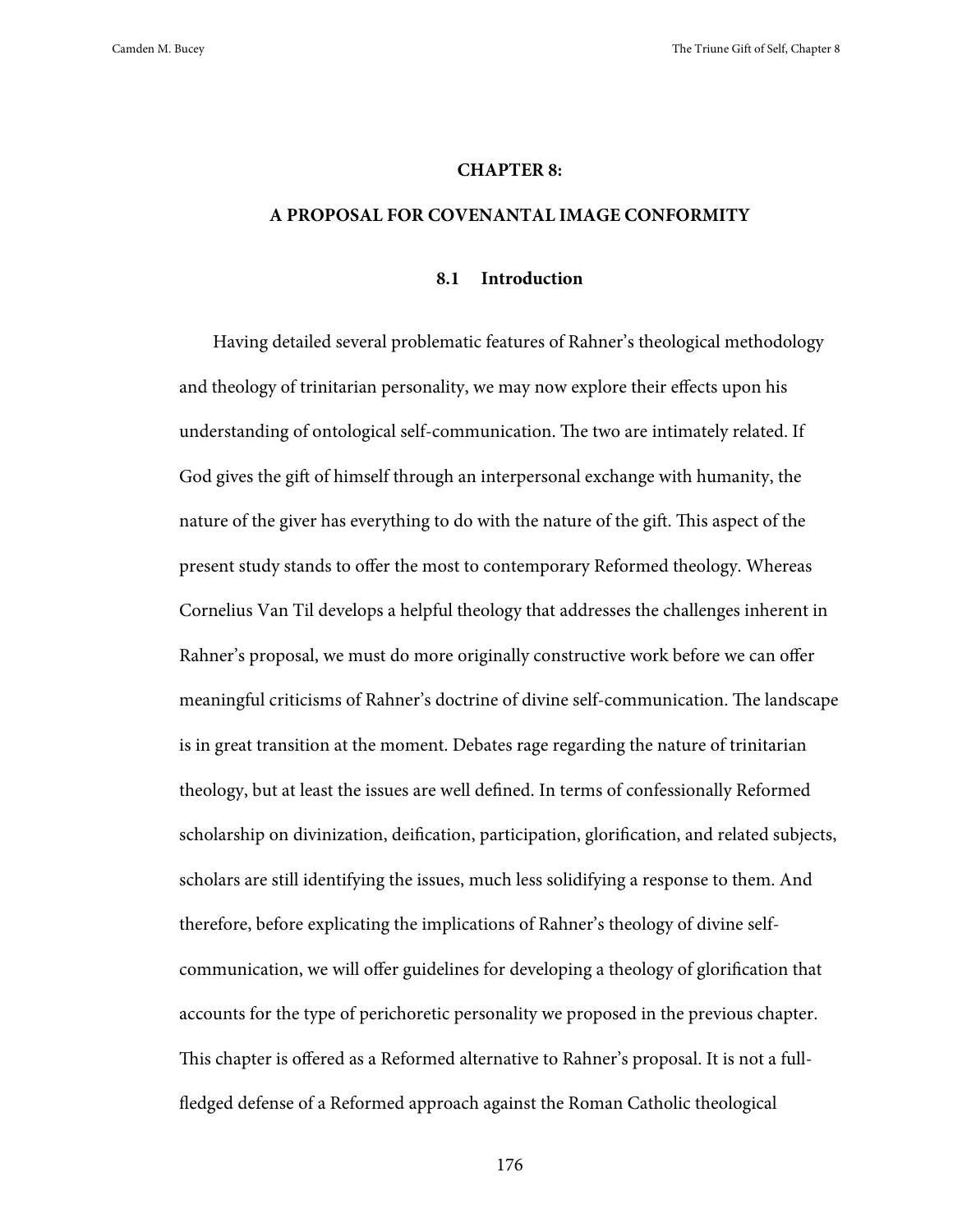tradition. For that, we would have to undertake an extensive treatment of the entire medieval tradition to demonstrate how the Reformed tradition differs from the Scotist trajectory that Rahner follows. Such a project would far exceed the limits of this present work. Nonetheless, we hope this study will lay a modest foundation for such a work and meaningful dialogue between Reformed and Catholic theologians on these issues.

In light of recent Reformed scholarship, the salvific benefits most closely related to Rahner's understanding of ontological self-communication are union with Christ and glorification. Justification and sanctification receive much attention in Reformed discussions of the *ordo salutis*, and union with Christ has become a present fixture in the literature, but glorification remains a rather vague concept in the minds of many. Thorough biblical-theological definitions are noticeably lacking in the literature on soteriology, and developed understandings of precisely what is communicated in glorification are rarer still. Many times, glorification is simply identified with future bodily resurrection, but as we will see, Scripture speaks of the bestowal of glory in a fuller and more diverse sense.<sup>1</sup> The threads of a robust response to Rahner are present

 <sup>1</sup> Basic views of glorification include, Michael Horton, *The Christian Faith A Systematic Theology for Pilgrims on the Way.* (Grand Rapids: Zondervan, 2011), 688–689; Wayne Grudem, *Systematic Theology: An Introduction to Biblical Doctrine* (Leicester, England; Grand Rapids, Mich.: Inter-Varsity Press; Zondervan Pub. House, 2000), 828–839, 1242–1243; J. van. Genderen and W. H. Velema, *Concise Reformed Dogmatics* (Phillipsburg, NJ: P&R Pub., 2008), 495, 858, 868; Robert L. Reymond, *A New Systematic Theology of the Christian Faith* (Nashville: T. Nelson, 1998), 795–801. Bavinck recognizes a broader concept behind Paul's use of the word ἐδόξασεν in Rom 8:30, but still speaks of glorification properly as the resurrection of the body on the last day. Bavinck, *Reformed Dogmatics,* 3:594–595. Frame recognizes an eschatological dimension to glorification, exhibited in present and future aspects. John M. Frame, *Systematic Theology: An Introduction to Christian Belief* (Phillipsburg, NJ: P&R Publishing, 2013), 1009–1013. God's glory is revealed in the things that have been made and climactically through His Son Jesus Christ. He bestows his glory and honor upon his people in creation and then in redemption and consummation. The concept of glorification—or more generally the bestowal of God's glory—includes bodily resurrection, but is also much more. For example, Exod 28:2, 40; 40:34; Isa 6:3; 43:7; 60:1; Ezek 39:21; Hab 2:14; Hag 2:7, 9; Zech 2:5; Ps 3:3; 8:5; 21:5; 84:11; Prov 3:35; 8:18; 15:33; 29:23; Mt 17:2; Jn 1:14;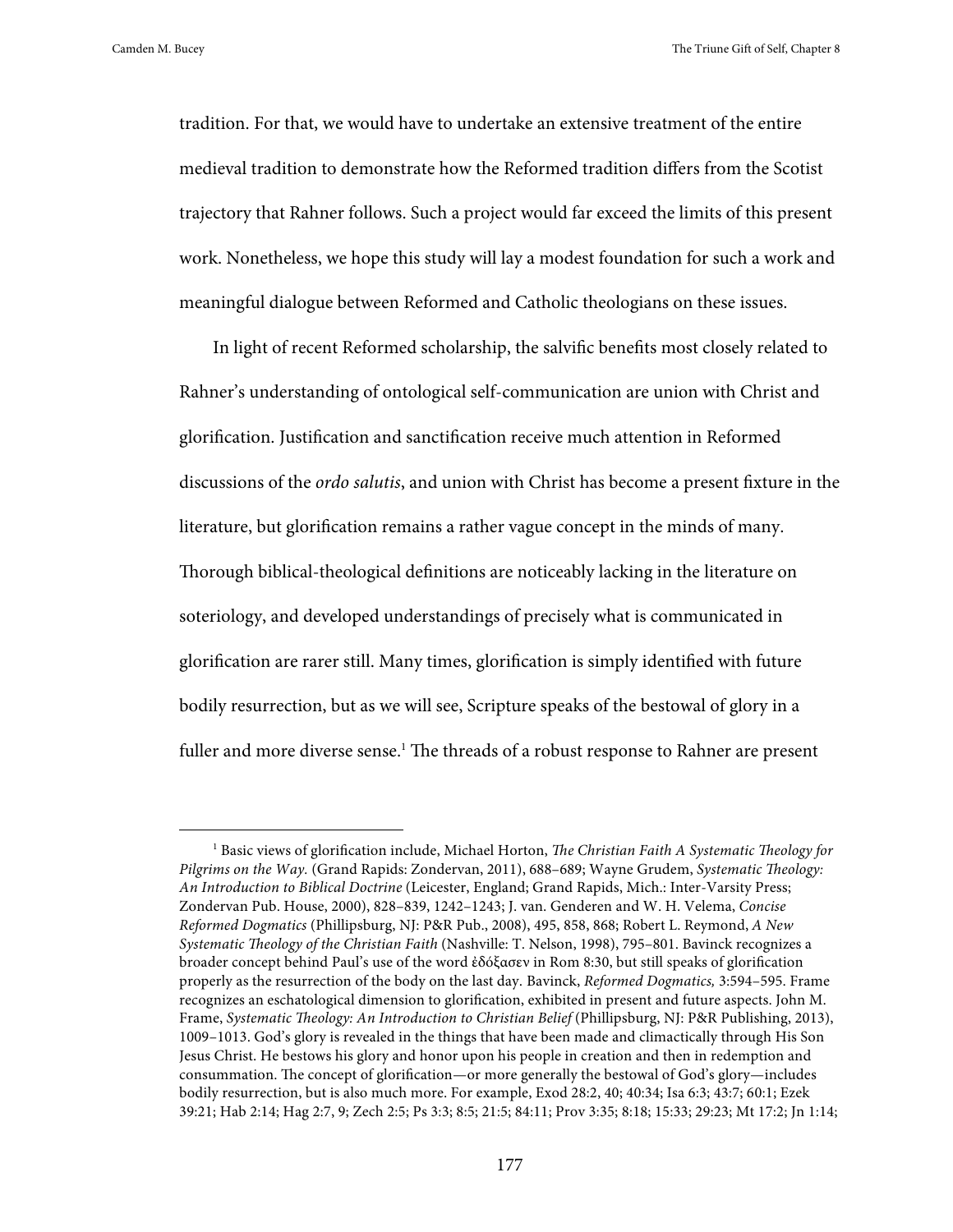-

Camden M. Bucey The Triune Gift of Self, Chapter 8

within Reformed teaching, but they have not yet been woven together into a tightly knit fabric. Before turning our attention to Rahner's view, we will seek to advance a doctrine of glorification that draws particularly upon the theological contributions of Geerhardus Vos, Herman Ridderbos, Meredith Kline, and Richard B. Gaffin, Jr.2 Following a positive construction of the doctrine, we will seek to put it to use polemically against the theology of Karl Rahner, which we have detailed up to this point. Though this study will be necessarily brief, we are optimistic that this analysis will suggest areas for future critical dialogue with Eastern Orthodoxy and the growing number of emerging deification and divinization theologies.

The vocabularies used by traditional Reformed dogmaticians and the twentiethcentury Catholic theologians are quite different, even though the traditional Reformed *loci* are covered largely in Rahner's theological corpus. Whereas Reformed, and to some extent evangelical, theologians speak of glorification in the context of a detailed *ordo salutis*, Catholic theologians, such as Rahner, speak generally of receiving God's grace in the beatific vision.3 The latter tend to emphasize the unity of God's program of

<sup>2:11; 5:44; 7:18; 8:54; 13:31, 32; 15:8; 17:1, 4, 5, 10, 24;</sup> Rom 2:7, 10; 5:2; 8:17–19, 21, 30; 9:4, 23; 1 Cor 6:20; 1 Cor 15:43; 2 Cor 3:7–11, 18; 4:6; Phil 3:21; Heb 2:10; 1 Pet 4:13–14; 5:4; 2 Pet 1:3.

<sup>2</sup> The following works are particularly helpful for constructing a Reformed theology of glorification: Geerhardus Vos, *Biblical Theology* (Banner of Truth, 1975); Geerhardus Vos, *Pauline Eschatology* (Phillipsburg, NJ: P & R Publishing, 1979); Herman N. Ridderbos, *Paul: An Outline of His Theology* (Grand Rapids, MI: Wm. B. Eerdmans Publishing Company, 1977); Meredith G. Kline, *Images of the Spirit* (Eugene, OR: Wipf and Stock Publishers, 1999); Richard B. Gaffin, Jr., *Resurrection and Redemption: A Study in Paul's Soteriology*, 2nd ed. (Phillipsburg, NJ: Presbyterian and Reformed Publishing Co., 1987).

<sup>3</sup> A sequential approach to the *ordo salutis* began with Theodore Beza's "table" and was further solidified later in William Perkins's "golden chain." William Perkins, *A Golden Chaine, Or, The Description of Theologie: Containing the Order of the Causes of Salvation and Damnation, According to God's Word: A Viewe Whereof Is to Be Seene in the Table Annexed; Hereunto Is Adjoined the Order Which M. Theodore Beza Used in Comforting Afflicted Consciences* (Puritan Reprints, 1597). This theological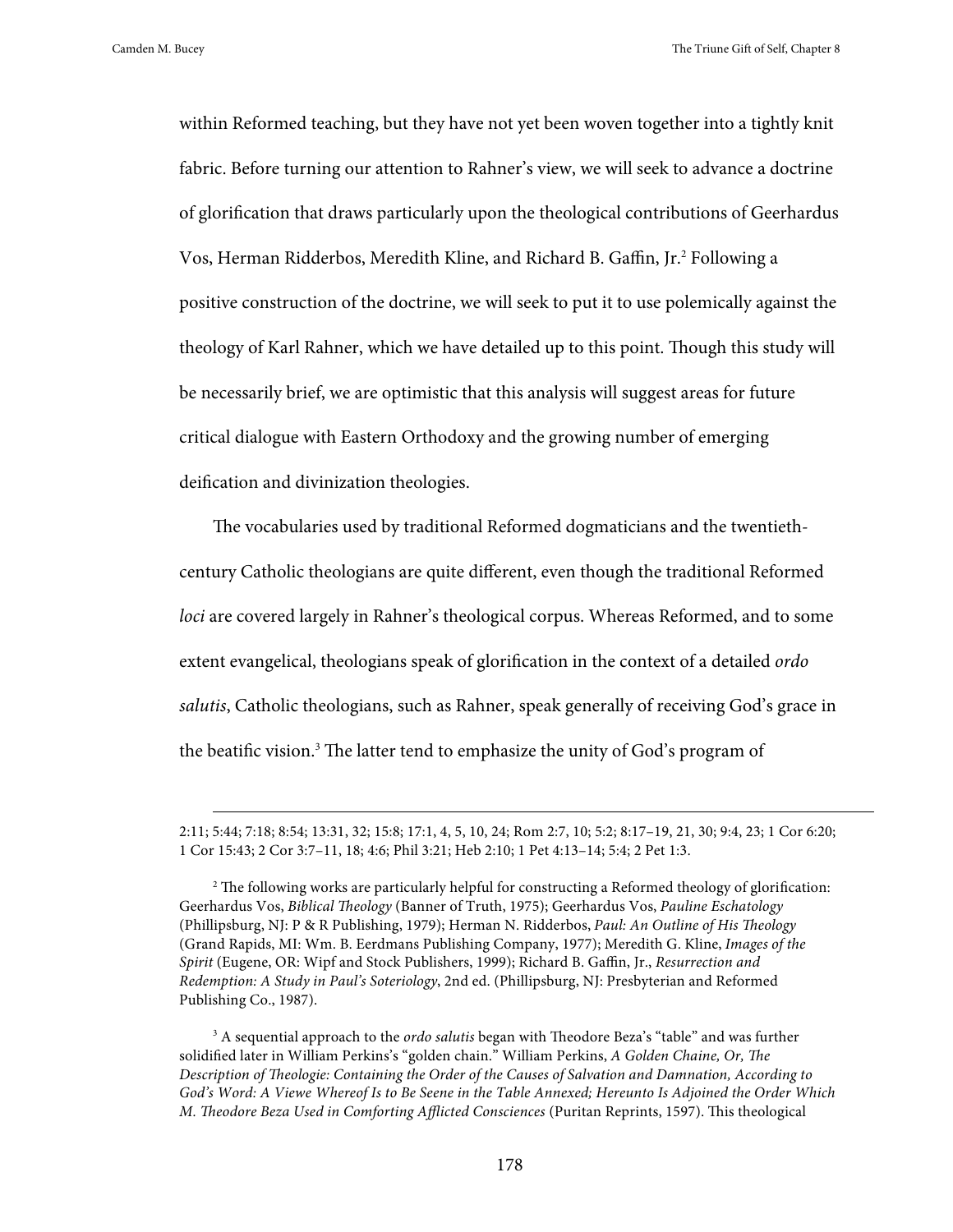-

Camden M. Bucey The Triune Gift of Self, Chapter 8

consummation rather than its constituent parts. Justification is a transformative benefit according to official Catholic teaching, and strictly forensic notions of pardon from sin are alien to Catholic dogmatics. Instead of sharply distinguishing between forensic and renovative categories, as the Reformed have done, Catholic dogmaticians such as Rahner prefer to treat all of salvation from the perspective of the whole—in one graced sum that comes to consummation when Christ returns and believers are raised imperishable. Even though these approaches seem widely divergent and have underscored the division between Catholics and Protestants since the sixteenth-century, official Catholic teaching in general, and Karl Rahner's writings in particular, provide ample opportunity for dialogue with Reformed thought. The renewed interest in union with Christ and growing trends toward varieties of deification and divinization theologies have only served to bring these two traditions into closer orbit. Yet while the vocabulary and theological issues with which these theologians deal are converging, the underlying biblical, systematic, and philosophical assumptions remain worlds apart. With these opportunities and provisos in mind, we will begin to construct a Reformed theology of glorification.

tradition is echoed in contemporary theologies (such as the basic views referenced above) that treat glorification at the end of this sequence of salvific events. Rahner's view is helpfully summarized in Karl Rahner, "Beatific Vision," *Encyclopedia of Theology: The Concise Sacramentum Mundi* (New York, N.Y.: The Seabury Press, 1975).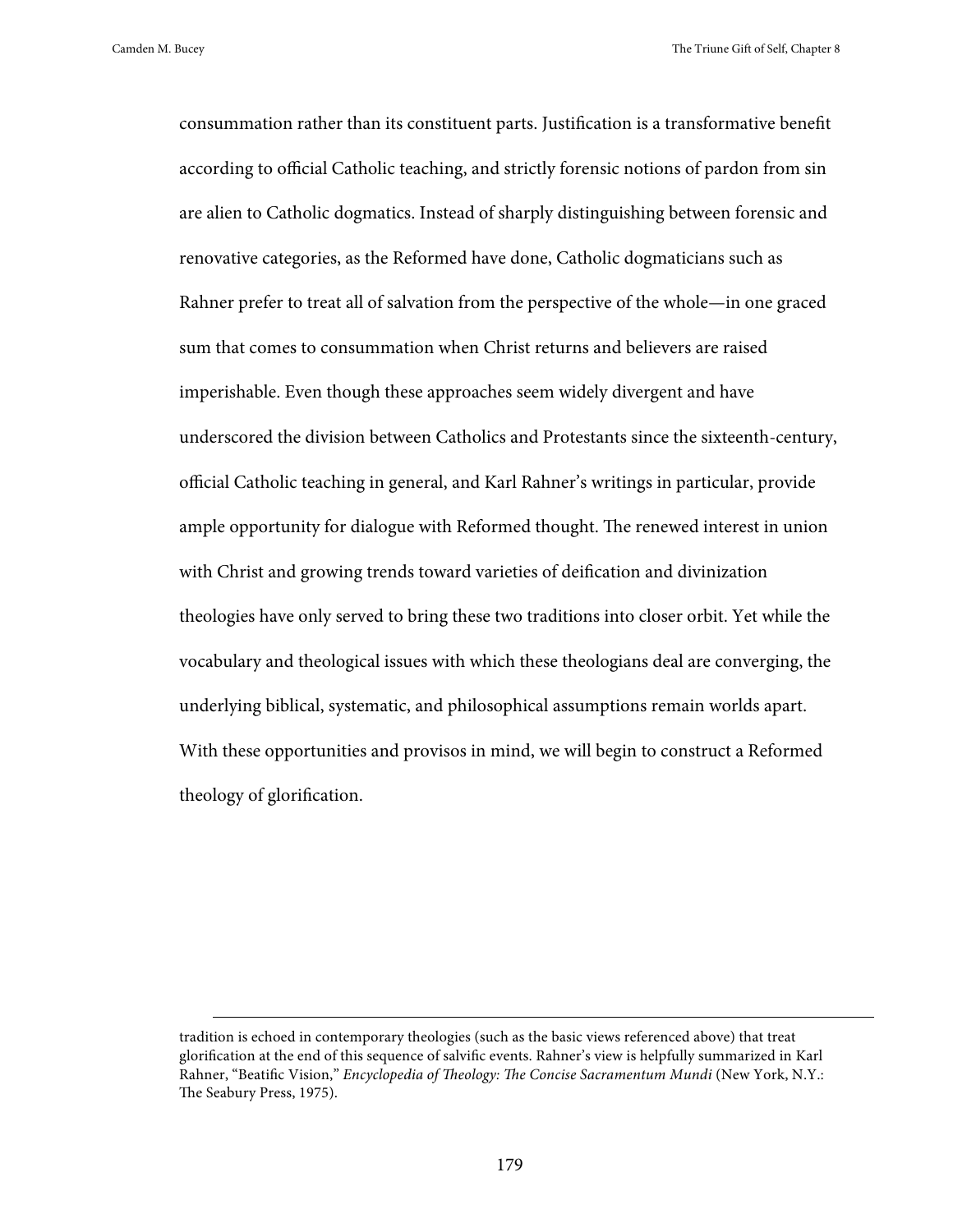## **8.2 Glorification Themes in Scripture**

Glorification is the bestowal of divine glory upon God's people. In short, God's glory is his essence, the sum of his eternal attributes. But for a more thorough understanding, we ought to look first to Paul's words in Rom 1:20:

For his invisible attributes, namely, his eternal power and divine nature, have been clearly perceived, ever since the creation of the world, in the things that have been made . . .

τὰ γὰρ ἀόρατα αὐτοῦ ἀπὸ κτίσεως κόσμου τοῖς ποιήμασιν νοούμενακαθορᾶται, ἥ τε ἀΐδιος αὐτοῦ δύναμις καὶ θειότης . . .

God's glory is evident in the things that have been made, because they reveal and manifest his being. Created things disclose his eternal attributes not as original sources of divine being, but as derivative demonstrators of God's being in accommodated form. This is true especially of man's constitutive being. Basic to the notion of Christian anthropology is the teaching that Adam was created in the image of God. Image is bound up with the notion of God's glory, because man manifests God's glory precisely *as* image. Much has been written regarding man being created in the image of God, but little has connected that image to an eschatological conception of glory-bestowal. Meredith Kline is a welcome exception. Though he relates the two, Kline distinguishes slightly between image and glory as "twin models in the Bible for expressing man's likeness to the divine Original. If they are to be distinguished, the distinction might be that image-likeness is reproduction of the original and glory-likeness is reflection of the original."4 Both conceptions have an eschatological dimension. Original archetypal

 <sup>4</sup> Kline, *Images of the Spirit*, 30.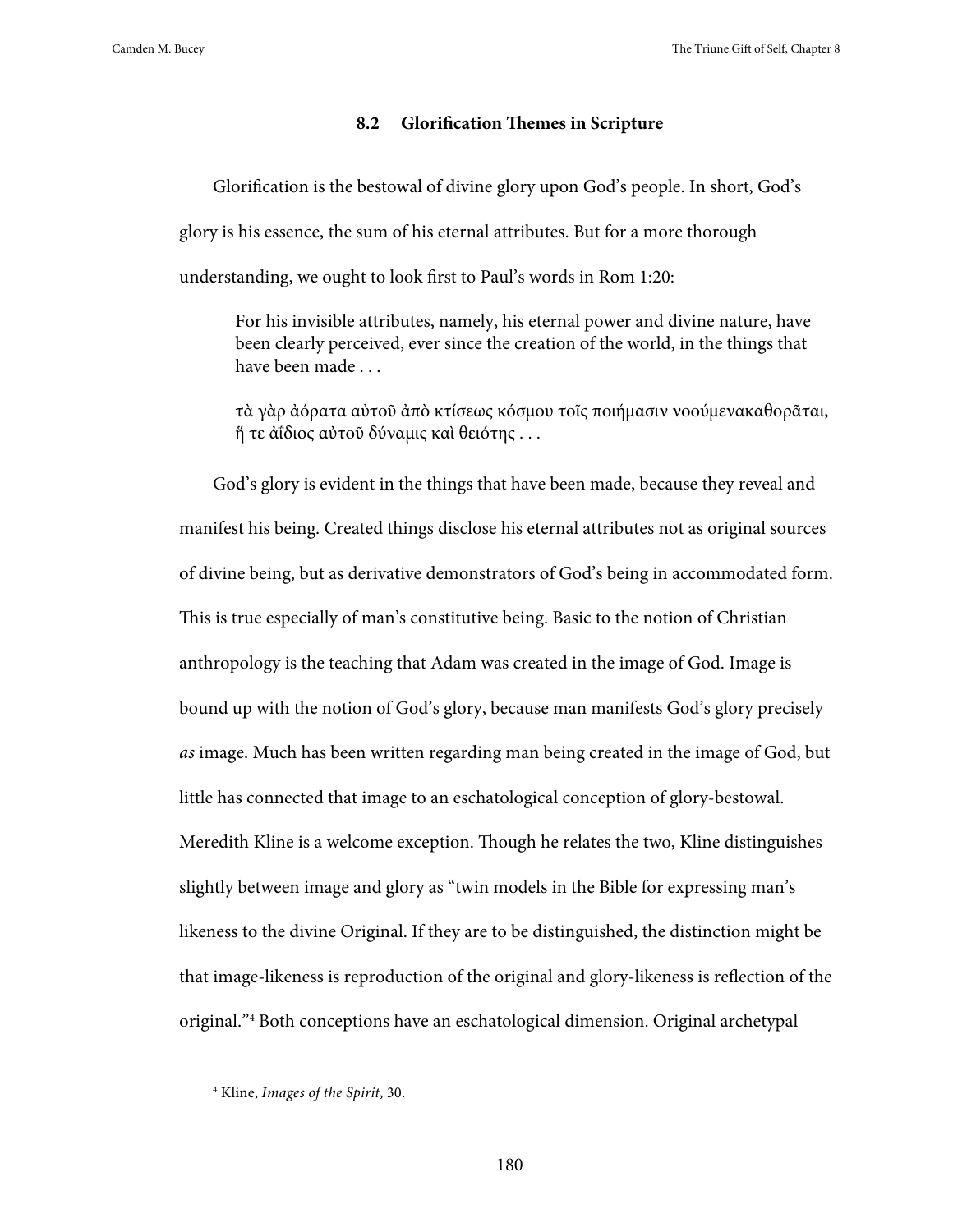glory is comprehensive, and when man is made to be like the glorious God and reflect the divine glory as created copies (ectypally), we should anticipate this glory encompassing all aspects of human existence. This is precisely what Kline develops:

Under the concept of man as the glory-image of God the Bible includes functional (or official), formal (or physical), and ethical components, corresponding to the composition of the archetypal Glory. Functional glorylikeness is man's likeness to God in the possession of official authority and in the exercise of dominion. Ethical glory is reflection of the holiness, righteousness, and truth of the divine Judge (not just the presence of a moral faculty of any religious orientation whatsoever). And formal-physical glory-likeness is man's bodily reflection of the theophanic and incarnate Glory.<sup>5</sup>

This glory-image is thoroughly eschatological. It was given as good, but not as perfect (in the sense of being complete). This dynamic is formally similar to Rahner's notion of elevating grace. God blessed man with his glory as created, but he had an eschatological goal intended for this image—one that would realize in consummated union and communion with the triune God. Nonetheless the glory with which the protological son was invested did not remain in its pristine form.6 Adam fell from glory when he sinned by eating of the tree of the knowledge of good and evil. As a result, he no longer imaged properly. The image was not lost entirely, but it was damaged in all of its aspects. Adam lost dominion when he failed to keep the garden pure, by succumbing to the serpent (Gen 3). He was darkened in his understanding through the knowledge of sin (Eph 4:18; Rom 1:21). And finally, his flesh became subject to corruption and death

 <sup>5</sup> Ibid., 31.

<sup>6</sup> In using the word "protological" we refer to the characteristics of protology, the covenant-historical age from creation to man's fall into sin. Adam is the premier "son" of this age. Typology characterizes the time after the fall leading up to the life, death, and resurrection of Christ. The nation of Israel represents God's son in this covenant-historical era. Eschatology refers to the end and consummation of all things. Jesus Christ is the eschatological Son of God.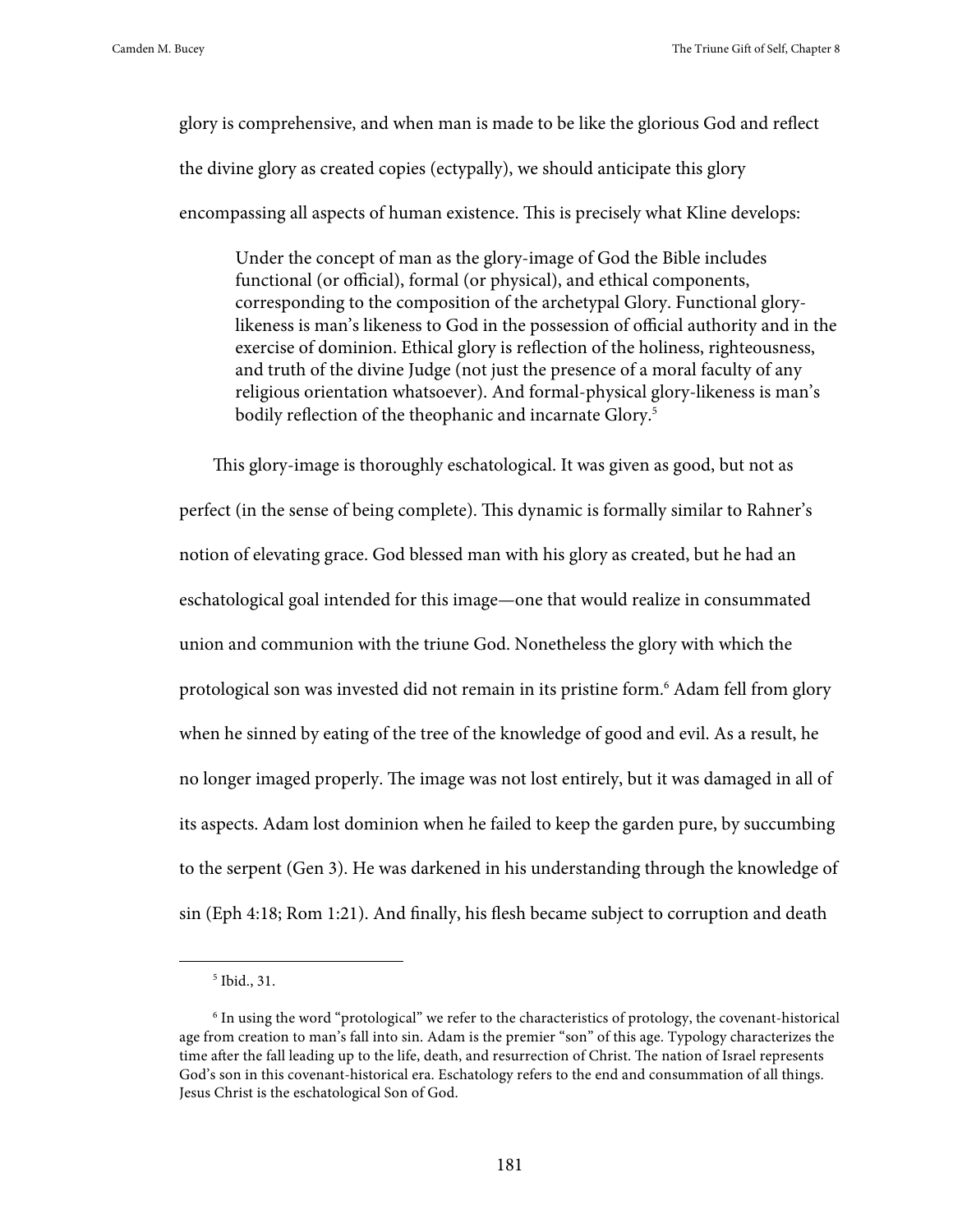(Rom 5:12; 6:23). Though the glory-image in man in some sense remains (see Gen 9:6), it has been altered significantly.

This basic pattern of bearing God's glory-image was recapitulated at a typological level for the nation of Israel. Like the protological son before them, the nation of Israel bore God's glory as typological son (Exod 4:22; 28:2, 40; 40:34; Ps 3:3; Zech 2:5). As a type, the nation exhibited a form of the glory that anticipated the eschatological glory yet to be recovered and consummated. The glory of the nation was most closely identified first with the tabernacle and premier prophet, Moses, and later with the temple. Second Corinthians 3–4 explains this glory within the typological period of redemptive history. Here Paul focuses on the glory of God shining in Moses's face. This was a manifestation of God's own glory. It was so significant that Moses had to place a veil over his face so the Israelites would not look upon the glory directly and perish. But as great as this glory was, it was only provisional and faded. It was not original to Moses and depended upon him going before the Lord in the tent of meeting (Exod 34:29–35; 2 Cor 3:7–18). Typological glory was provisional by nature, but even it was forfeited. Just as Adam lost the protological glory when he fell in the garden, so also this typological glory did not remain. The nation of Israel, after repeatedly breaking covenant, "fell" from glory and was exiled into Babylon. In climactic conclusion to God's typological presence with the national image bearer, the glory of the Lord left the temple (Ezek 10:18; cf. 1 Sam 4:21).

Even after two forfeitures—protological and typological—God's original plan of glory-bestowal and consummated union and communion was still possible. In God's plan of redemption, the eschatological son would come to redeem his people (Gen 3:15;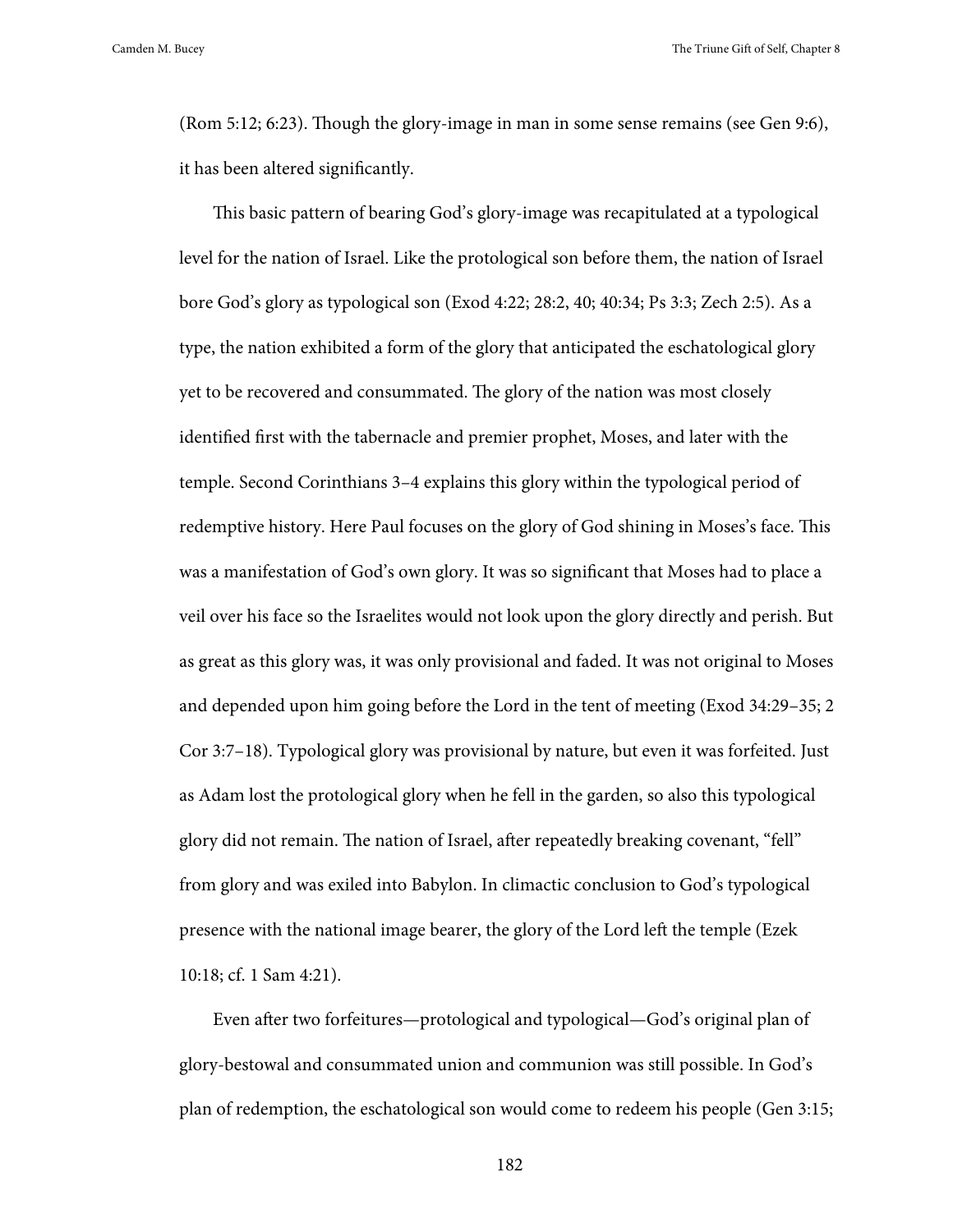cf. 1 Cor 15:20ff; Rom 5:12–15). But this image-bearer differs markedly from the previous two. His experience of glory and his mode of displaying it are categorically different from Adam, Israel, and the rest of humanity. Christ is not simply a reflection of the divine glory, but the origin and source of it, the perfect image of the invisible God (Col 1:15; cf. Heb 1:3; John 14:4; 17:5). Though being the eternal God and partaking in the fullness of triune glory, he took the form of a servant (Phil 2:7). He had no form or majesty that we should look at him, or any beauty that we should desire him (Isa 53:2). Rather, he humbled himself for a servant's life of suffering unto glory. The hypostatic union of divine and human natures in the person of Christ has great significance for the bestowal of glory to God's people. His glory is original to his person and divine nature, but changes in relation to his human nature. This understanding of glorification refracted through hypostatic union offers a paradigm for understanding how glory is bestowed upon God's people, who come to be united to Christ. Christ's life between incarnation and resurrected glory was a redemptive-historical movement that elevated his human nature to a consummative glory in closer relationship to his eternal glory as eternal Son of God. This eschatological trajectory toward Christ's glorious climax is seen in stages throughout his earthly ministry. It was manifested when the angels confess glory to God at Christ's birth (Luke 2:14), and it was demonstrated as Christ performed miracles. But it breaks through even more strikingly at his transfiguration (Matt 17:1–9; Mark 9:2–8; Luke 9:28–36; cf. 2 Pet 1:16–18).

The glory demonstrated by Christ, the eschatological son, is not substantially different from the glory demonstrated by the protological or typological son. It is the same divine glory, but the mode and fullness of the manifestation differs. This can be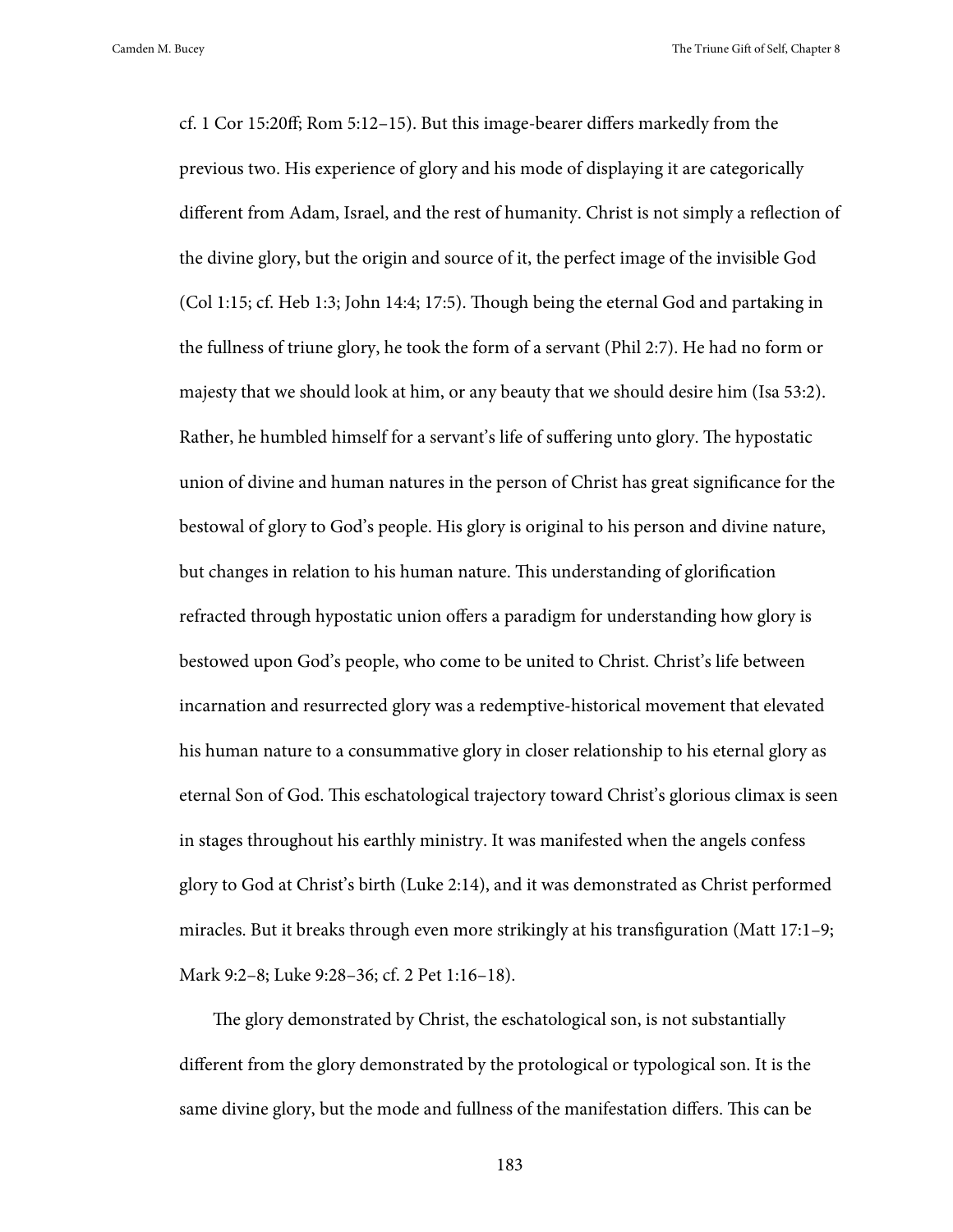understood better by comparing Moses's glorious transfiguration to Christ's. Paul connects the account of Moses transfiguration to Christ's original glory. Believers are made to behold and see (κατοπτρίζω) this glory through the Spirit in union with Christ. In the transfiguration, the eternal glory of the Son breaks through in redemptive-history with a foretaste of the eschatological glory that will adorn him in the fullness of his kingdom for all eternity (Ps 68:18; 110; Heb 10:13). This is trinitarian glory. The Son possessed it with the Father from all eternity, but he is also functionally identified with the Spirit when his glory is manifested through his resurrection (1 Cor 15:45; 2 Cor 3:17). If Christ came to restore the originally promised trinitarian glory to his people by accomplishing redemption and offering a redemptive-historical paradigm pattern to them, it behooves us to consider how the transfiguration might be proleptic of the believer's experience.<sup>7</sup> It is also necessary to understand the significant difference between Christ's original glory as the eternal Son of God and believers's manifestation of derivative glory, which they receive as part of the body of Christ. For this we should consider the relationship between glory and transformation within the context of union with Christ.

Christ bestows his glory through a mystical and *covenantal* bond. By contrast, Rahner identifies the hypostatic union as the conduit of *ontological* self-communication in the beatific vision. The nature of a mystical glorious bond between Christ and his people is described in in 1 Cor 15:20, 23. Paul invokes the agricultural term ἀπαρχή

 <sup>7</sup> The operative word μεταμορφόω appears in Matt 17:2; Mark 9:2; Rom 12:2; and 2 Cor 3:18. The 2 Cor 3:18 passage especially connects Christ's glory with believers' glory. The transfiguration is an important redemptive-historical event that sheds light on the beatific vision, though necessarily there will be differences between Christ's and the believer's experience, since Jesus is the eternal Son of God. His glory is original. The glory of his people is and will be derivative.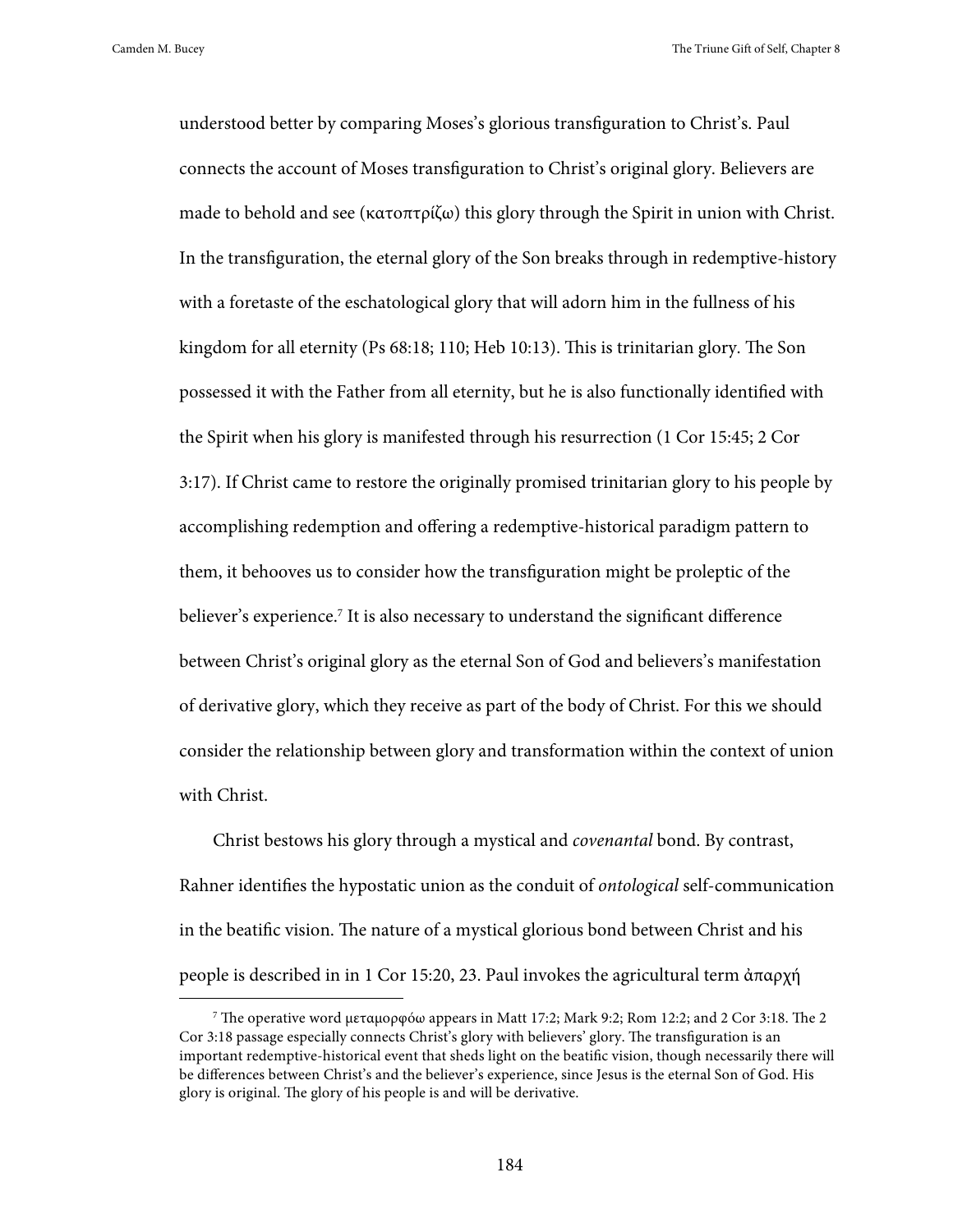(firstfruits) to characterize this relationship of glory, which culminates in resurrection. Resurrection is the eschatological manifestation of glory, and Christ's resurrection is organically connected to the resurrection of those who follow in the harvest. According to this conception, the resurrection of Christ and the resurrection of his people are not conceived as separate events. It is a single harvest event, which is reaped in two stages.<sup>8</sup> This has tremendous implications for the doctrine of union with Christ.<sup>9</sup> For if Christ is organically connected with his people in his resurrection, and if Christ's resurrection brought him glory, then union between Christ and his people must bear an important character and role in their glorification.10 The means of glorification must be circumscribed by several programmatic biblical texts. One is Rom 8:29, which identifies the purpose of predestination as bringing the elect into conformity to Christ's image so that he could become the firstborn of many brothers. In other words, the resurrected Christ becomes the prototype for a glorified family resemblance.<sup>11</sup> As significant as this text is for an overall program of covenantal image conformity, perhaps the keystone

 <sup>8</sup> Gaffin, Jr., *Resurrection and Redemption*, 35–36.

<sup>9</sup> The scope of this study will not permit us to ask what kind of metaphysical significance we can ascribe to the apostle's use of ἀπαρχή. In short, we must maintain that it is a Spiritual union, that is, the work of the Holy Spirit. The bond with Adam is natural, but the bond with Christ is Spiritual. For further study, see John Murray, *The Imputation of Adam's Sin* (Grand Rapids, MI: William B. Eerdmans Publishing Company, 1959), 22ff.

<sup>&</sup>lt;sup>10</sup> Martin points out that μεταμορφούμεθα in 2 Cor 3:18 "strongly suggests a link with Christ as God's 'image' who is the prototype." Ralph Martin, *2 Corinthians*, Word Biblical Commentary 40 (Waco, TX: Word Books, 1986), 71.

<sup>&</sup>lt;sup>11</sup> According to 2 Cor 3:18, Christ's people are being transformed from one degree of glory to another. The transformation does not occur in an instant. Rather, it is progressive (ἀπὸ δόξης εἰς δόξαν). This differentiates transformation of 2 Cor 3:18 from the transformation spoken of in 1 Cor 15:52, which occurs "in a moment, in the twinkling of an eye " (ἐν ἀτόμῳ, ἐν ῥιπῇ ὀφθαλμοῦ). We should note that while these are two aspects of life giving, the life that is given is the same. It is life in Christ via personal, Spiritual, and eschatological union (Eph 1:3).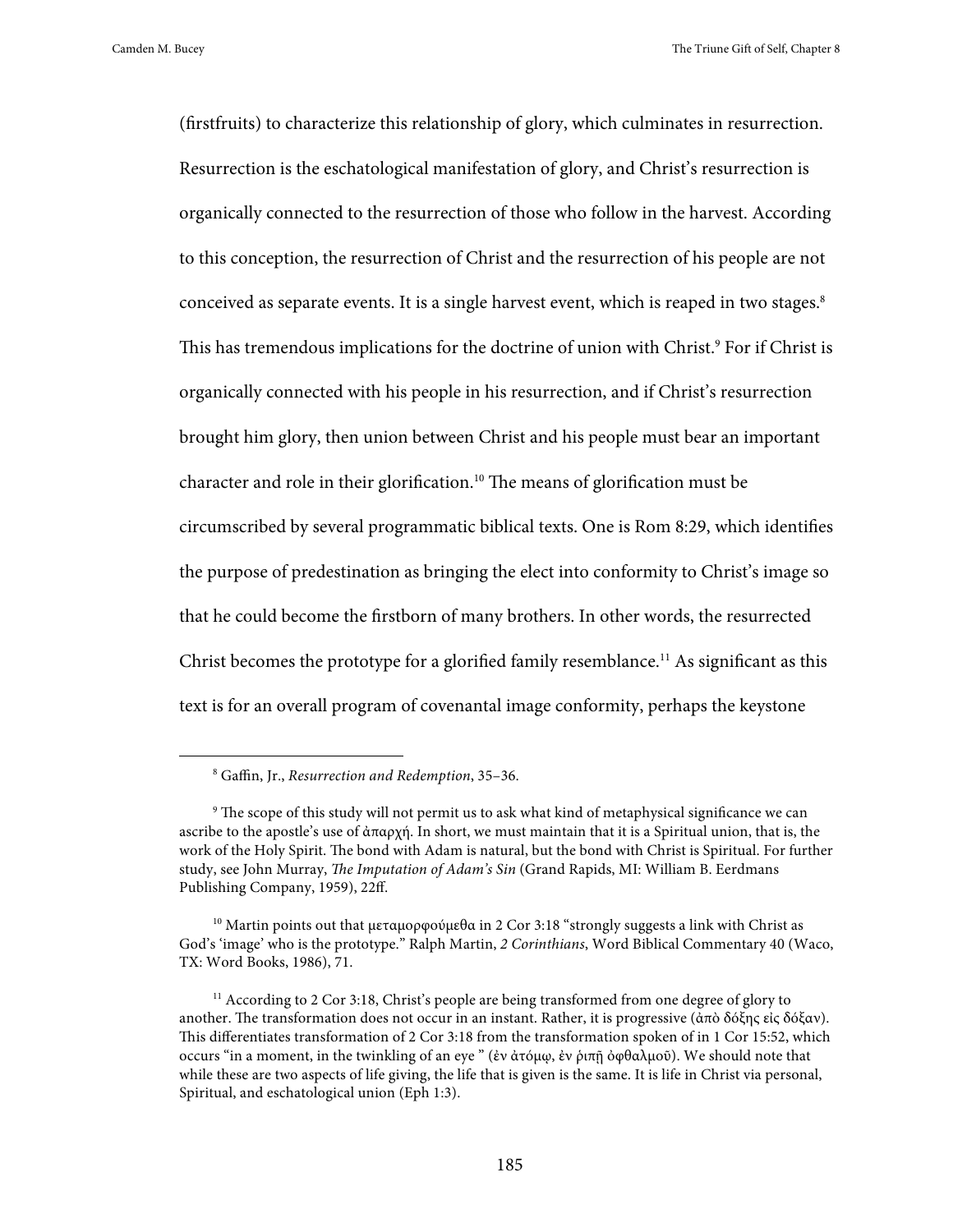passage as it pertains to Rahner's particular concerns is 2 Pet 1:4. We will now turn to a more detailed treatment of this passage with a view to providing an overall framework for understanding God's gift of himself in glory.

## **8.3 An Æonic Interpretation of 2 Peter 1:4**

Theologians with an affinity to forms of divinization and deification often appeal to 2 Pet 1:4 in support of their views. In this passage, Peter speaks of partaking of the divine nature. Rahner references it with regard to the metaphysical attributes of God.<sup>12</sup> The language of 2 Pet 1:4 is unique in Scripture, and its similarity to philosophical terminology has given theologians the opportunity to interpret the text according to metaphysical rather than ethical considerations.13 For instance, one interpretation views Peter as teaching that believers become gods.<sup>14</sup> Defenders of this interpretation appeal to Ps 90:2, Hos 11:9, Gal 4:8, or John 10:34 for textual warrant. In some measure, this may be what Rahner presents with his notion of divine ontological self-communication. The

 <sup>12</sup> Karl Rahner, "Theos in the New Testament," in *Theological Investigations*, trans. Cornelius Ernst, vol. 1 (Baltimore: Helicon Press, 1961), 112.

<sup>13</sup> For a sampling of views, see Michael J. Christensen and Jeffery A. Wittung, *Partakers of the Divine Nature: The History and Development of Deification in the Christian Traditions* (Baker Academic, 2008). Blackwell describes Cyril of Alexandria's use of 2 Pet 1:4 to advance a theology of deification in Ben C. Blackwell, *Christosis: Pauline Soteriology in Light of Deification in Irenaeus and Cyril of Alexandria*, Wisssenschaftliche Untersuchungen Zum Neuen Testament 2/314 (Tübingen: Mohr Siebeck, 2011), 86– 88. Reformed theologians have devoted little effort to developing a metaphysics of glorification. Whether or not such a development would be a positive metaphysical definition or simply a biblical-theological set of guidelines and boundaries for metaphysical speculation, the theological product is absent.

<sup>&</sup>lt;sup>14</sup> This view finds a home in the Eastern Orthodox Church and Mormonism. Current scholarship has demonstrated that metaphysical views of transformation are also finding a foothold in the Reformed orbit of thought, particularly in Calvin studies such as Carl Mosser, "The Greatest Possible Blessing: Calvin and Deification," *Scottish Journal of Theology* 55, no. 1 (February 1, 2002): 36–57. Mosser is certainly not advancing a view such as Eastern Orthodox theosis, but he is advancing a view of deification, which many confessional Reformed thinkers would find uncomfortably close to blurring the Creatorcreature distinction.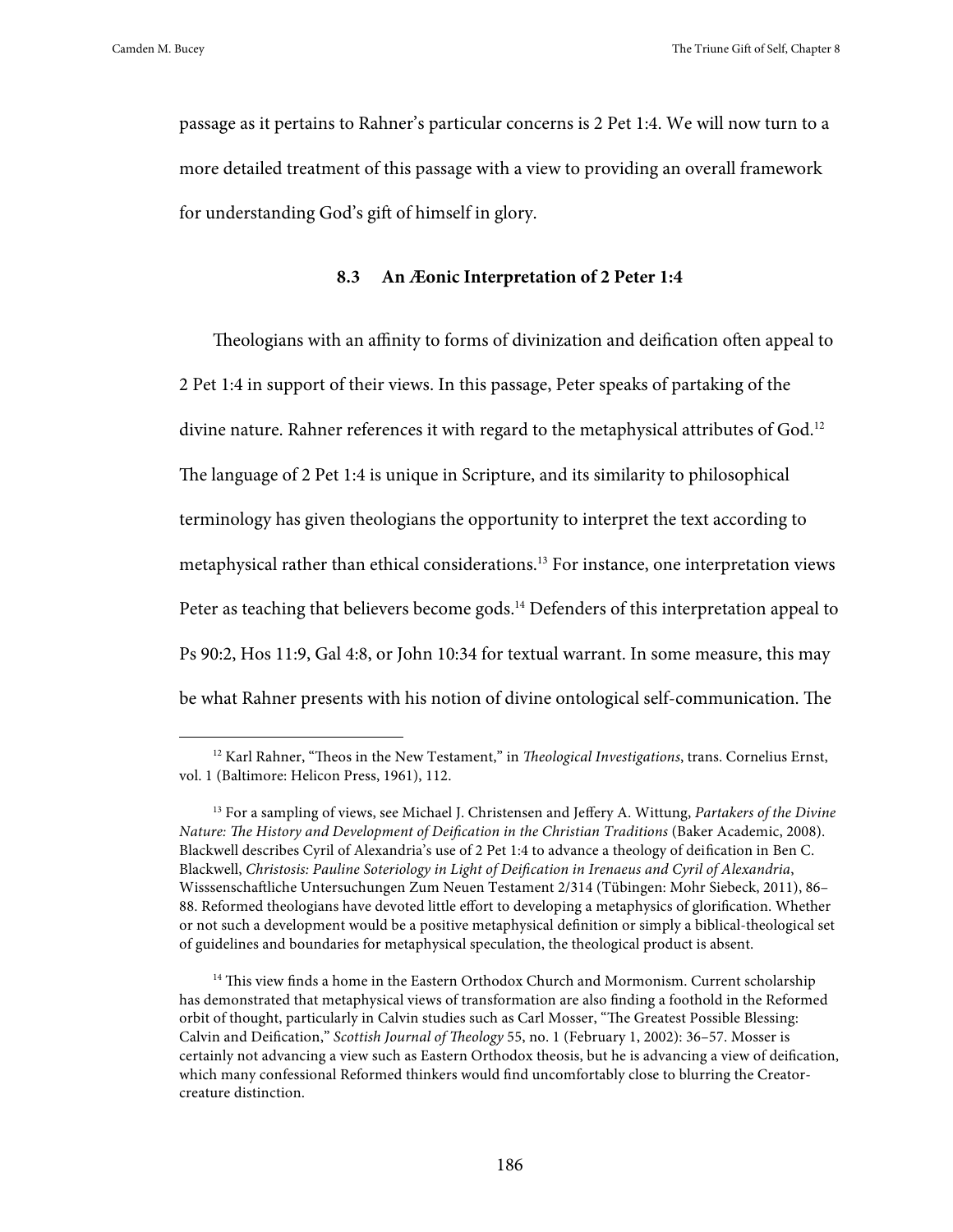task for Reformed theologians is to develop a robust theology of glorification without compromising the Creator-creature distinction or resorting to utter metaphysical speculation. These concerns should be kept in the background when considering Peter's words in 2 Pet 1:4:

by which he has granted to us his precious and very great promises, so that through them you may become partakers of the divine nature, having escaped from the corruption that is in the world because of sinful desire (ESV).

δι' ὧν τὰ τίμια καὶ μέγιστα ἡμῖν ἐπαγγέλματα δεδώρηται, ἵνα διὰ τούτων γένησθε θείας κοινωνοὶ φύσεως, ἀποφυγόντες τῆς ἐν τῷ κόσμῳ ἐν ἐπιθυμίᾳ φθορᾶς (NA28).15

# **8.3.1 Interpreting "Nature"**

Peter's use of φύσις is of greatest importance, since one's understanding of the use of this word will govern the interpretation of this text. It is common to find φύσις in ancient Greek, even in Greek philosophy. For instance, it demonstrates a broad semantic range in works such as Plato's *Phaedo* and *Cratylus.*16 One way to consider φύσις is in terms of essentialism or a substance metaphysic. In this sense, believers come to participate in the divine life by sharing in the divine essence. In another sense, φύσις may be understood as referring to divine qualities that God "takes to himself" by condescending to relate to his creation.17 In this view believers assume properties that God has assumed in condescension. Sound exegesis should direct us toward one of these

 <sup>15</sup> This and subsequent references to the Greek New Testament refer to the Nestle-Aland, *Novum Testamentum Graece*, 28th ed.

<sup>&</sup>lt;sup>16</sup> TLG. "φύσις." University of California, accessed December 1, 2011, http://stephanus.tlg.uci.edu/inst/textsearch.

<sup>17</sup> For a treatment of this approach to God's relationship to creation, see K. Scott Oliphint, *God with Us: Divine Condescension and the Attributes of God* (Wheaton Ill.: Crossway, 2011).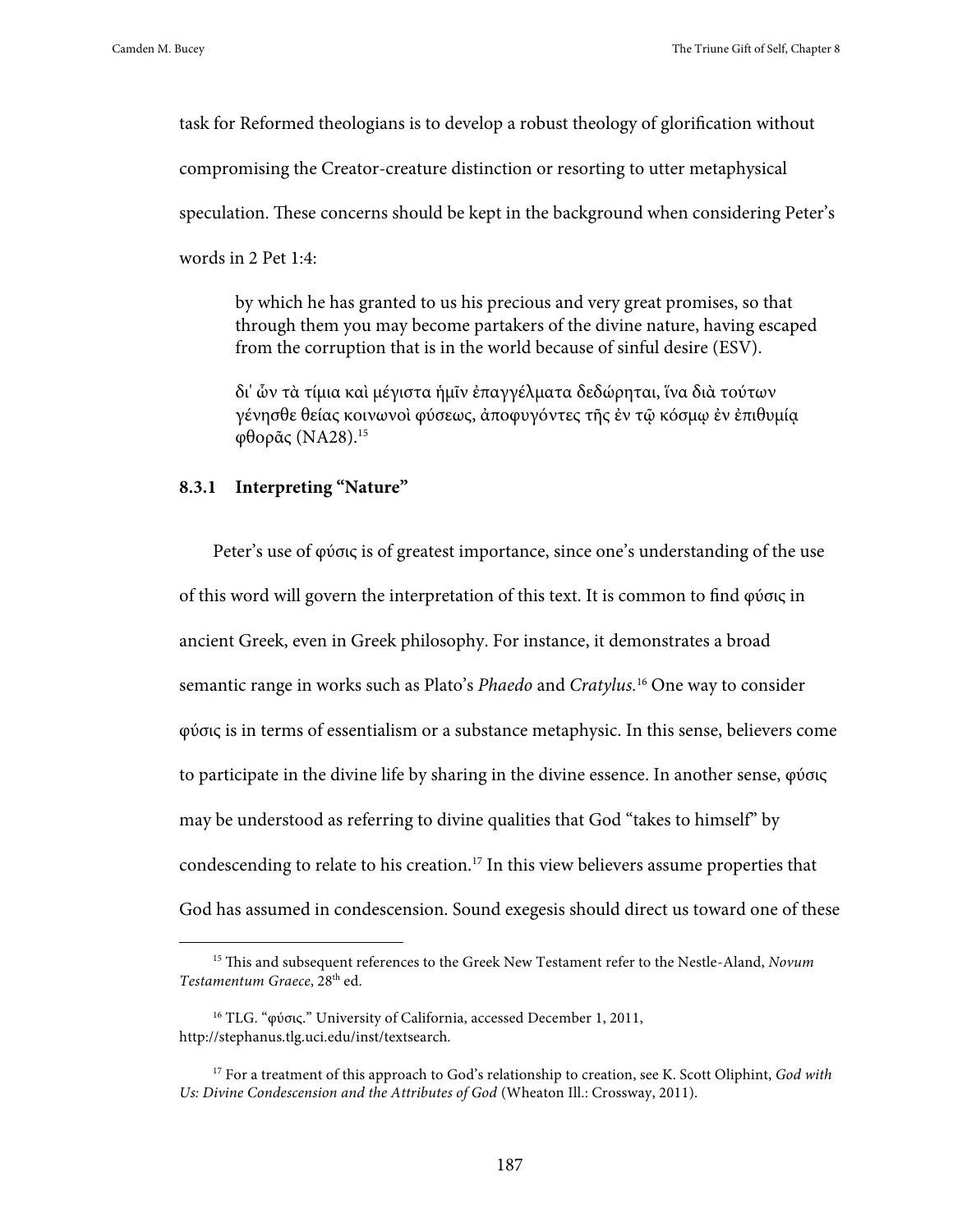options, a middle position, or perhaps an entirely different type of understanding. For that we must begin with the use of this word in the Bible.

Though it occurs four times in the Apocrypha (4 Mac 5:8–9: 13:27; Wis 19:20), Rom 2:27 is the only other biblical instance of  $\phi\phi\sigma\zeta$  in the feminine genitive singular (φύσεως). The word does appear, however, in other forms throughout the NT. It demonstrates a broad semantic domain, which ranges from the sense of "physical" (Rom 2:27) and ethnicity (Gal 2:15) to "kind" or "type" (Jam 3:7). Furthermore, Romans 1:26 speaks about homosexuality as an act which is contrary to *nature*. Later, Paul uses φύσις in Rom 2:14 to speak of Gentiles who *by nature* do the works of the law. Then in Rom 11:21, 24 Paul speaks of ethnic Jews as *natural* branches, that is, those belonging to the people of God by virtue of their physical birth and Israel's national election. First Cor 11:14 even declares that *nature* teaches that long hair on a man is a disgrace. Each of these uses help to inform the use of φύσις in 2 Pet 1:4, but Galatians 4:8 might be the closest Paul comes to a metaphysical sense. Paul refers to those who "were enslaved to those that by nature are not gods."18 Each of these uses is important to the respective context of Paul's arguments. However, none is principally concerned with Paul's theology of eschatological transformation.

The Pauline use of φύσις is often æonic, pertaining to the relationship of this age (æon) to the age-to-come. This is evident in passages such as Eph 2:3, which speaks of those fallen in Adam as "by nature children of wrath." In this type of use, φύσις refers to

<sup>&</sup>lt;sup>18</sup> Luke records Paul making a similar comment in Acts 14:15. The people of Lystra witnessed Barnabas and Paul performing miracles, and as a result, they identified Barnabas as Zeus and Paul as Hermes. But Paul says, "Men, why are you doing these things? We also are men, of like nature with you, and we bring you good news, that you should turn from these vain things to a living God, who made the heaven and the earth and the sea and all that is in them" (Acts 14:15, ESV).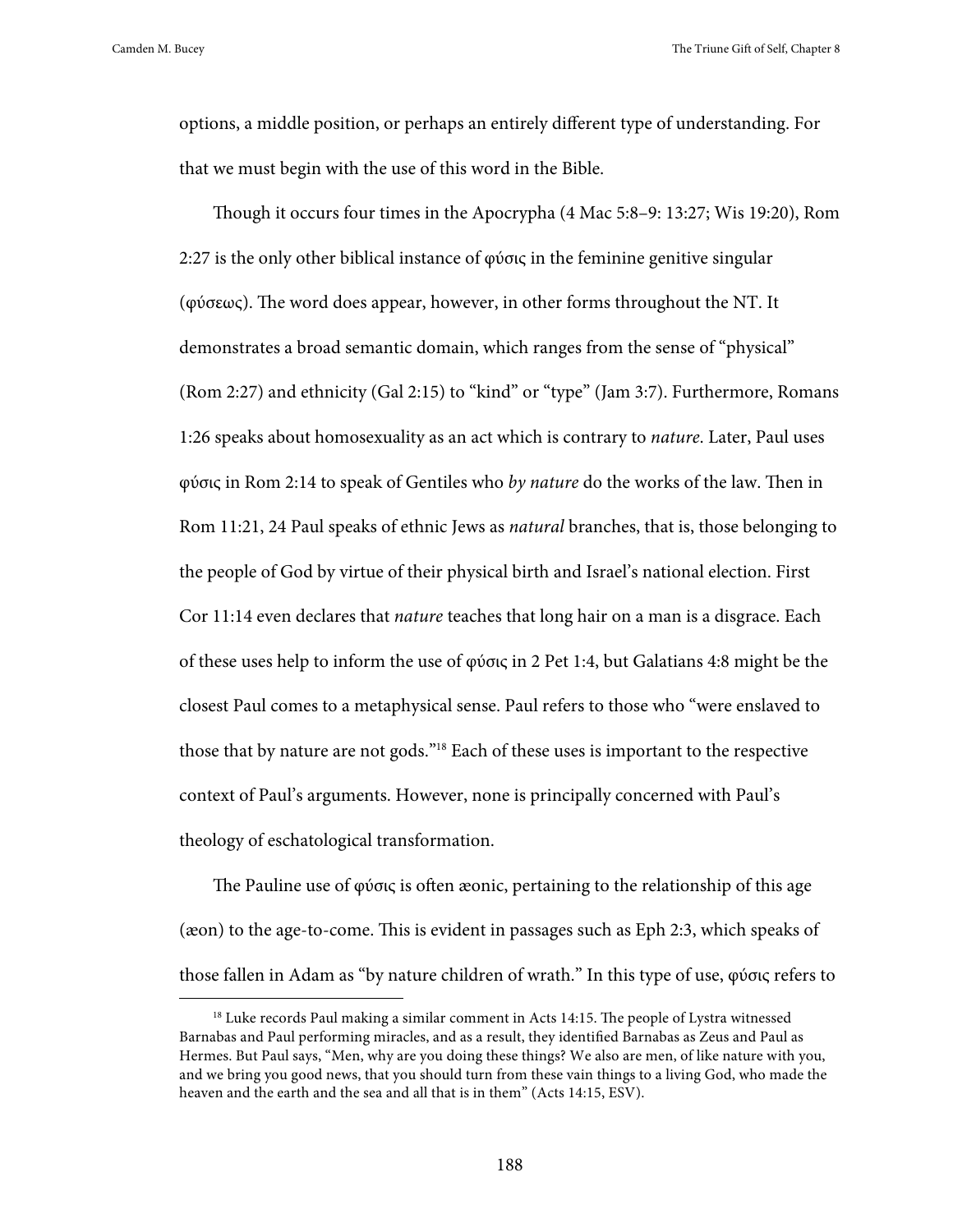one's basic identity and the characteristics that are concomitant with that identity. This is likely the sense in which Peter uses the word. Peter invokes an æonic consideration in chapter three of his second epistle where he speaks about the "last days" (v. 3) and of "the world that then existed" (v. 6). He divides world history into three fundamental orders or ages. The flood destroyed the world that then existed (v. 6). The present world will be burned up in a judging and purifying fire (vv. 10, 12) and will yield to a new heavens and new earth in which righteousness dwells (v. 13). This æonic framework is being employed in 1:4 when he speaks of the corruption that is "in the world" (ἐν τῷ κόσμῳ) in a manner similar to Paul's æonic language in Eph 1:10 and Col 1:16 (cf. Col 3:2). In both places, Paul speaks of things in the heavens (ἐν/ἐπὶ τοῖς οὐρανοῖς) and things on the earth (ἐπὶ τῆς γῆς). Peter's ἐν τῷ κόσμῳ invokes a similar division of world orders. Furthermore, Peter speaks of a "time of exile" (1 Pet 1:17), "the revelation of Jesus Christ" (1 Pet 1:6–8), and the manifestation of Christ in the "last times" (1 Pet 1:20). In so doing, he clearly exhibits an æonic mindset similar to Paul's. Therefore, it is natural to read a two-age eschatology into Peter's second epistle. This paradigm should then condition what it means to participate in the divine nature. As such, we should interpret partaking of the divine nature to mean sharing in some characteristic in accord with a heavenly mode of existence of the age to come. This æonic sense is the sense in which Peter employs φύσις in 2 Pet 1:4 to advance his own theology of eschatological transformation.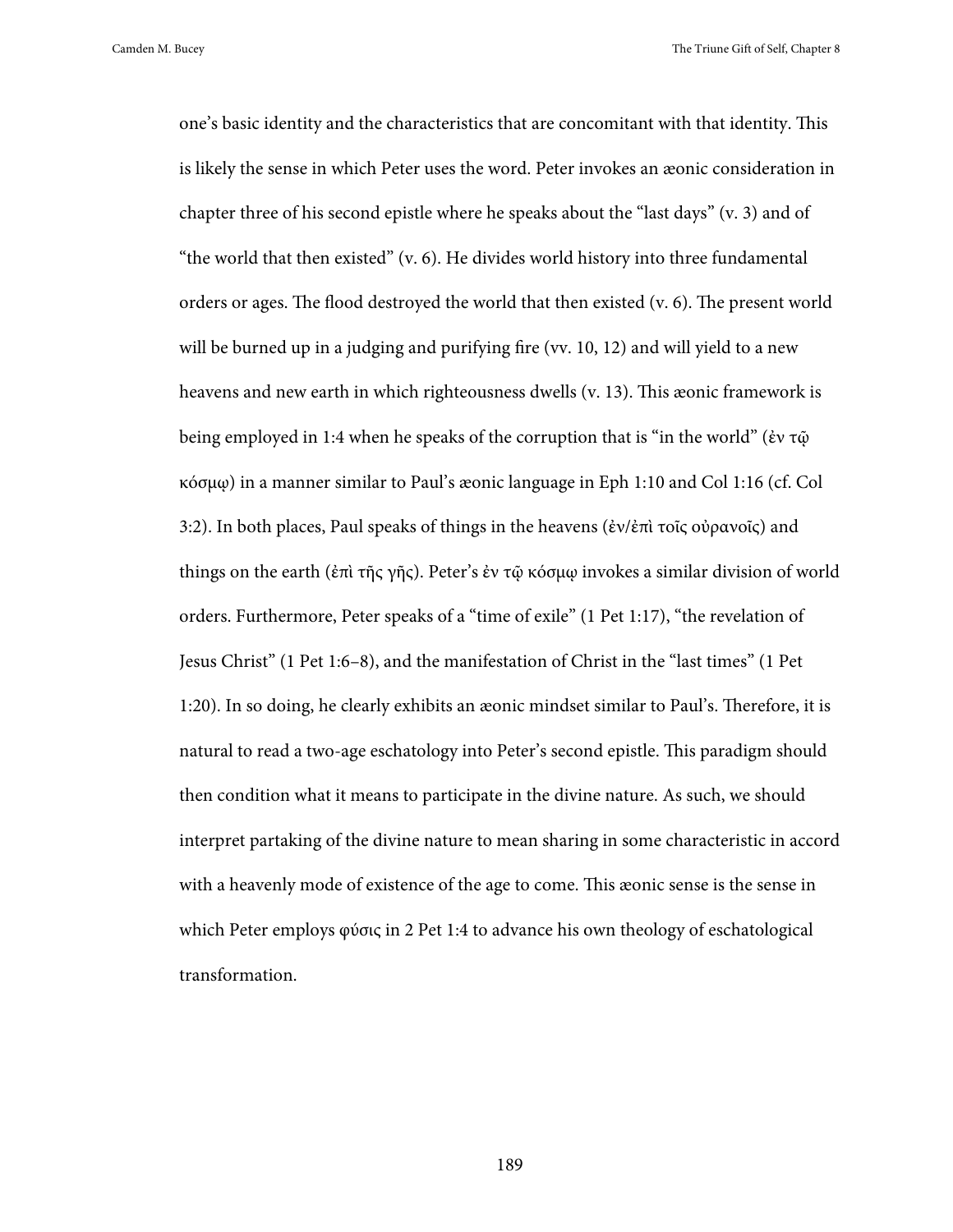## **8.3.2 Incorruptibility**

It is indeed surprising that this passage has been used as a foothold for all manner of philosophical speculation, particularly since Peter qualifies his intent in the very next phrase. There he writes that partaking of the divine nature means, "having escaped from the corruption that is in the world because of sinful desire" (ἀποφυγόντες τῆς ἐν τῷ κόσμῳ ἐν ἐπιθυμίᾳ φθορᾶς). Partaking in the divine nature then involves a new mode of existence, namely, one characteristic of a new age. Thus, if partaking of the divine nature is a matter of escaping corruption, we must then ask when this happens. Surely, believers remain subject to physical decay and eventual death in this life. Yet they also have already received new life in Christ and have been liberated from sin's corruption (Rom 6ff), not simply its guilt. This evokes the tension requisite to the overlap of the ages. Though Christ has been raised and his eschatological benefits have intruded into the present, believers still endure the present effects of sin. Though they have been saved definitively, they await final and consummated deliverance when Christ returns. Believers have escaped corruption in the eschatological sense, but nevertheless experience it presently in so far as they experience the present age. If Peter's concern is to address the eschatological deliverance, we must consider this divine nature-partaking in conjunction with other passages that address liberation from corruption. Meredith Kline summarizes our concern well:

In the vocabulary of Peter, "partakers of the divine nature" expresses renewal in the image of God (II Peter 1:4). In the context of this expression in II Peter 1, the figures of reflective transformation and of investiture are both found, the former with reference to the transfiguration of Jesus into the radiant likeness of the overshadowing Glory (vv. 16ff.) and the latter in reference to Peter's anticipated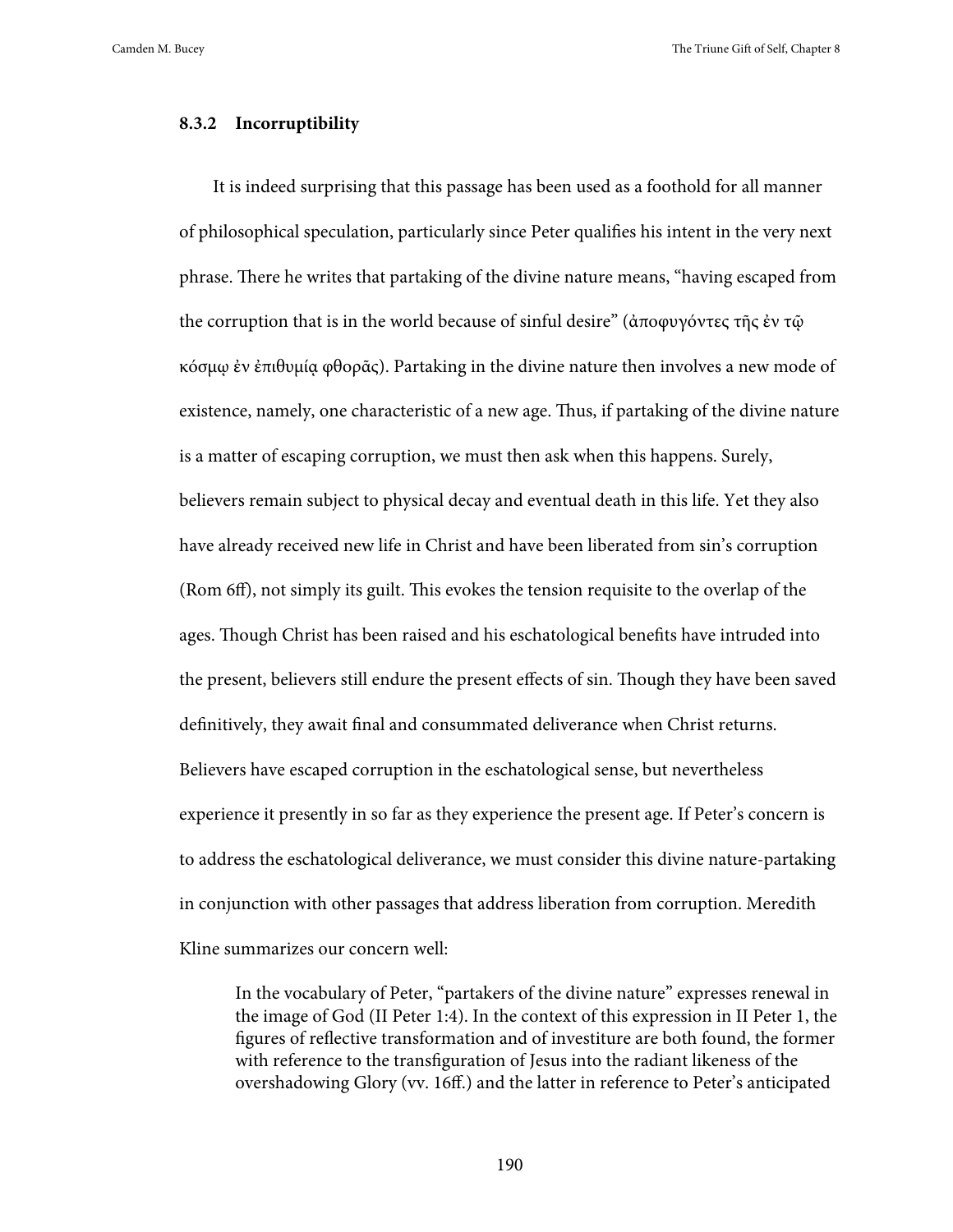death, described as a divestiture, a negative counterpart to the resurrection investiture with glory (v. 14).<sup>19</sup>

Becoming a partaker of the divine nature means bearing the image of God, namely in the consummated form of the resurrected Christ. It is a likeness to the divine original as well as a bestowal (or investiture) of divine glory. In salvation, believers escape the corruption in the world, which is a result of sin, by partaking in the likeness and benefits of the resurrected Christ. So we come to see how the eschatological progression of glory for the person of Christ has significance for the eschatological bestowal of that glory upon his people in redemptive history. But we should also note that this general headimage relationship is not exclusive to Christ and the age to come. A single representative, whose image is replicated among his progeny, characterizes both ages. Post-Fall, this worldly age is characterized by the first Adam: the disobedient son. The age to come is characterized by the last Adam: the obedient son. Each of these representatives embodies the wisdom or spirit of his particular age, and all men are found in one of the two Adams (Rom 5:12–15; 1 Cor 15:45). Through covenant identification and image conformity to the pattern of their federal head, each person acts according to the representative character of the age to which they belong. According to Eph 1:3, the character of this union is personal, spiritual, and eschatological.<sup>20</sup> We may use this verse as a paradigm for understanding aspects of this two-age eschatology and its corresponding federal heads:

 <sup>19</sup> Kline, *Images of the Spirit*, 29.

<sup>&</sup>lt;sup>20</sup> Lane G. Tipton, "Union with Christ: Its Foundational Status and Fundamental Structure (Part 1)" (Class lecture presented at the Doctrine of Salvation II, Westminster Theological Seminary, Glenside, PA, March 12, 2010).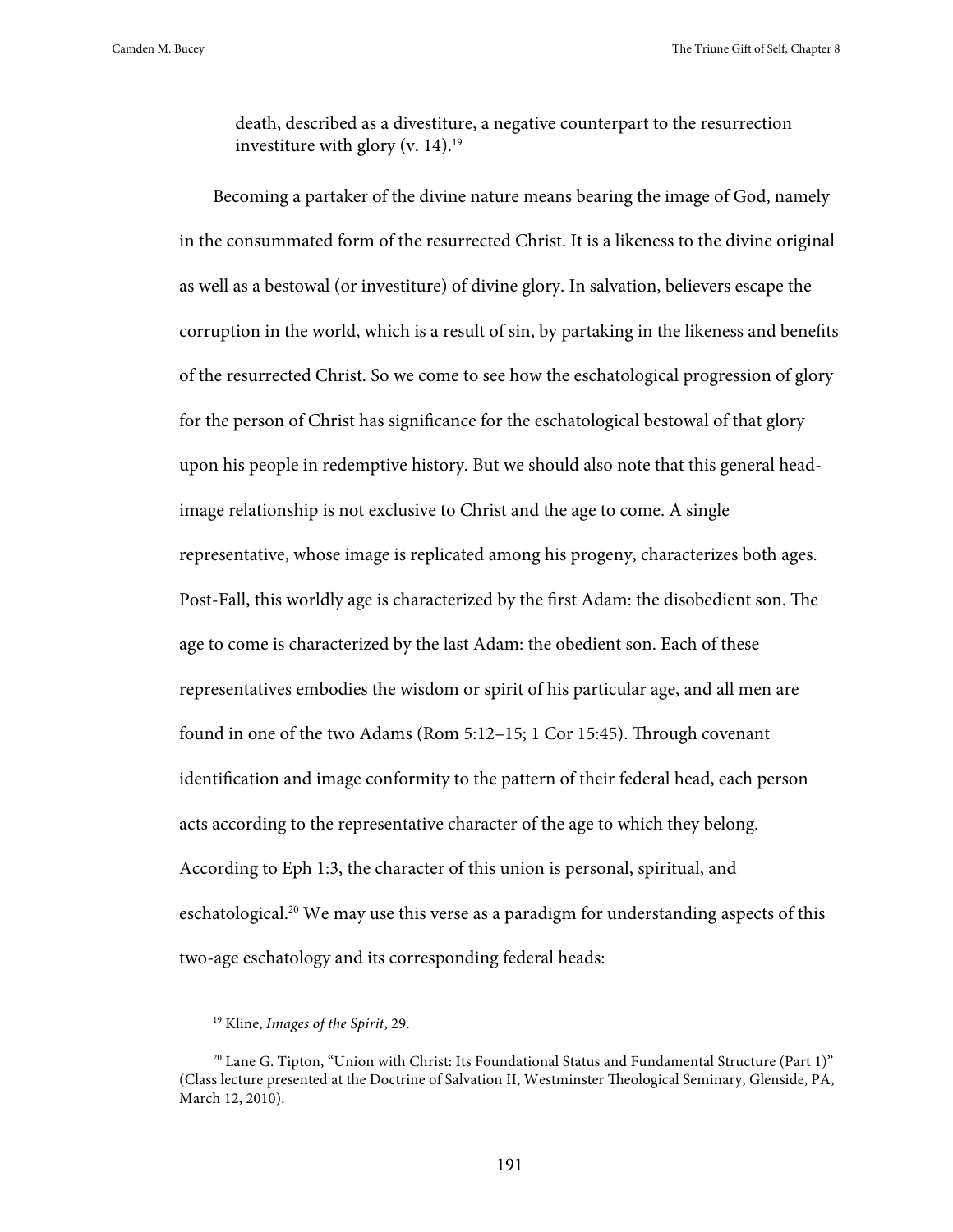| <b>Characteristics of Union</b><br>(Eph 1:3) | This Age               | <b>Age to Come</b>               |
|----------------------------------------------|------------------------|----------------------------------|
| Personal                                     | First Adam             | Last Adam, Jesus Christ          |
| Spiritual                                    | "spirit" of this age   | Spirit of Wisdom,<br>Holy Spirit |
| Eschatological                               | Hell                   | Heaven                           |
| Corresponding Deeds                          | Disobedience           | Obedience                        |
| Existence Characterized By                   | Guilt/Corruption/Death | Life                             |

#### **Figure 2. Characteristics of æonic identity**

This overarching process of covenantal identity transfer and image conformity is fully trinitarian. As they are transferred from this age to the age to come, believers are given a new life principle in the person of Christ. The Spirit enacts this union and enables believers to put this principle into action. This model elucidates Peter's eschatological conception behind the phrase "divine nature." To partake in the divine nature is to be identified with the ἔσχατος Ἀδὰμ having escaped this world's sinful corruption by being conformed to his image (Rom 8:29) and ultimately resurrected in consummate glory (1 Cor 15:20ff).

# **8.4 A Reformed Biblical-Theological Definition of Glorification**

Having sketched an æonic framework of image conformity as a biblical model for explicating God's gift of himself, we may now attempt a succinct definition of glorification. This subject warrants its own full-length study, but even an initial attempt will have value for addressing Rahner's alternative proposal of ontological selfcommunication. The already/not-yet dimensions of glorification have not been fully explored by Reformed thinkers, and glorification is often considered entirely in terms of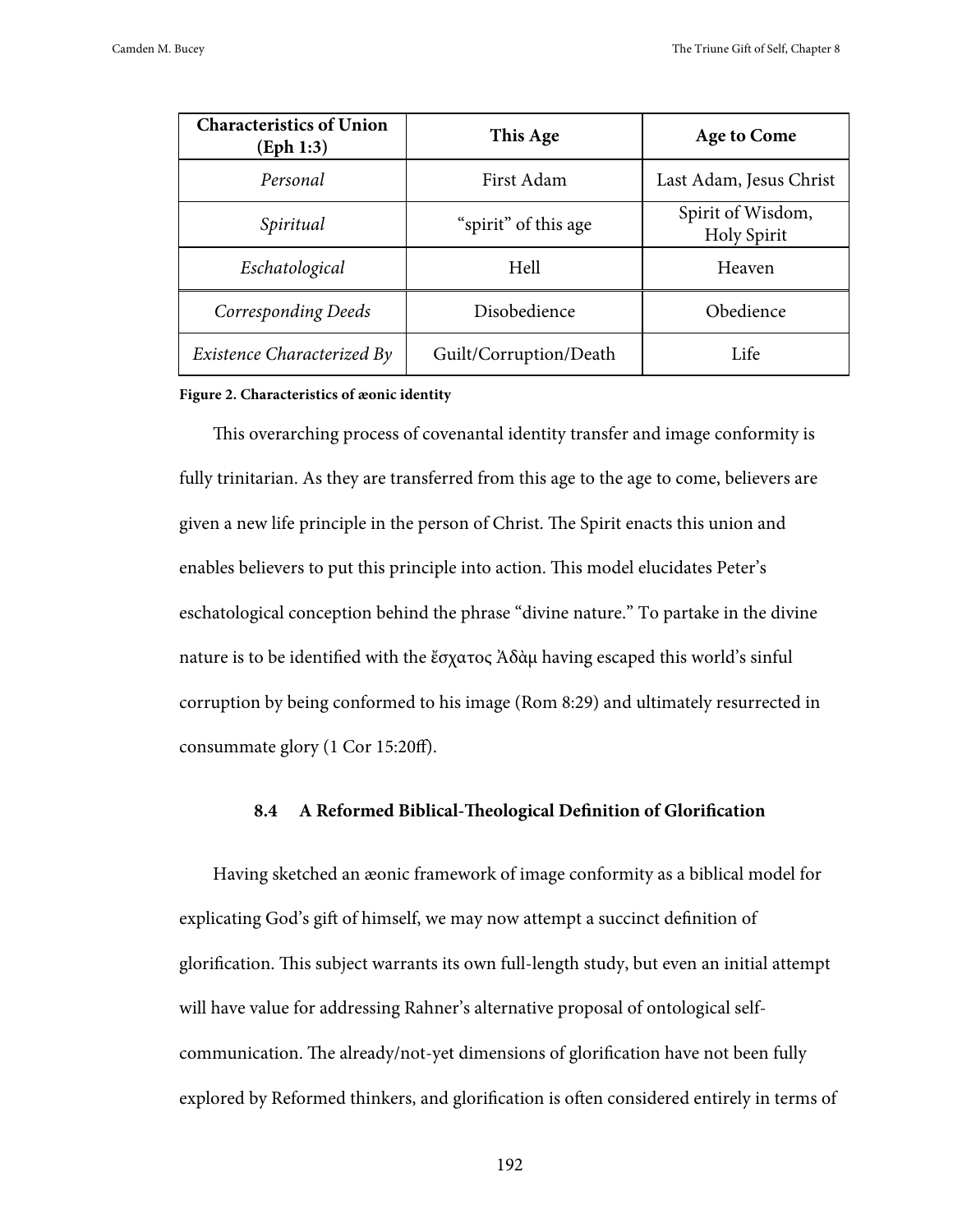a future event. But significant elements of glorification remain unrealized, for example, further degrees of glory and bodily resurrection (2 Cor 3:18; 1 Cor 15:20ff). At the same time, Paul often speaks about the present reality of the "new man" (Eph 4:20–24). These aspects of glory are identified with the new creation (2 Cor 5:17). The new creation is *yet* to come (2 Pet 3:13; Rev 21:1; Isa 65:17ff), but it has also *already* come. God's program of transformation is not entirely future. Those whom the Spirit has called, regenerated, and united to Christ experience the new man in the present time (Heb 12:22). They have been made alive together with him and seated in the heavenly places in Christ (Eph 2:6). They rise to walk in newness of life (Rom 6:4). Having died to sin, they have been and are being renewed (2 Cor 4:16; Eph 4:23; Col 3:10). In a very real sense, believers already share in the glory of Christ and the hope of the glory to come, namely that which is inextricably linked with Christ's return and the transformation, which ensues as a necessary entailment of that event.21 Still, the new man awaits a consummation. Believers do not yet outwardly manifest the glory they one day will manifest when they see their Savior face to face. For at that time they will be changed, in a moment, in a twinkling of an eye (1 Cor 15:51–52).

The Reformed tradition's mild neglect of glorification as an overall program of image conformity becomes a pronounced challenge when Reformed theology is brought into compared with contemporary Roman Catholicism, Eastern Orthodoxy, and the

<sup>&</sup>lt;sup>21</sup> Bodily resurrection still awaits the believer when Christ returns not only to raise the bodies of the faithful but also to raise the bodies of all people—both the just and the unjust (John 5:25; Acts 24:15). Of course, this general resurrection results in two very different modes of existence and eternal destinies. Believers are raised unto glory, receiving a σῶμα πνευματικόν (1 Cor 15:44), which are bodies of the same harvest as the resurrected Christ (cf. 1 Cor 15:20, 23). Unbelievers, however, are raised to a form of dishonor, being resurrected for judgment.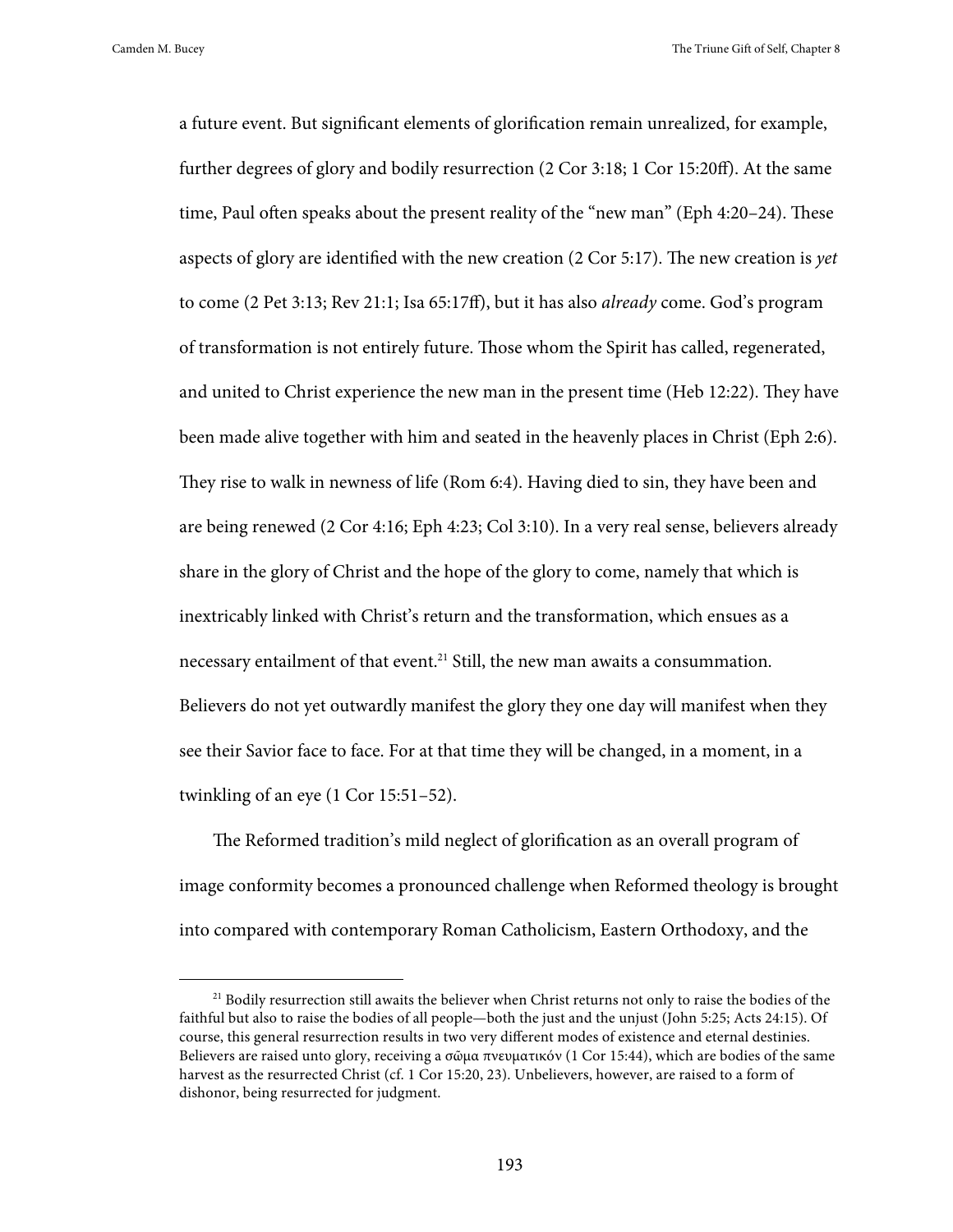growing variety of deification and divinization theologies. On this score, it is no more adequate than the others for addressing the particular challenges of Rahner's theology. The narrow view of glorification, which equates it with bodily resurrection, leaves open the opportunity to compromise the eschatological character of the salvific benefits. Within a comprehensive understanding of glorification as conformity to the image of the resurrected Christ, each distinct salvific benefit should be a component of this process insofar as each salvific benefit is given for the purpose of making God's people more like Jesus Christ. For example, the Reformed tradition defines justification as the imputation of Christ's righteousness and the acquittal of sin's guilt. The Spirit imputes Christ's active and passive obedience to his people by faith alone. And therefore, by justification, God's people share in Christ's righteousness, one facet of the glory of the resurrected Christ. Adoption and sanctification also contribute to moving believers from one degree of glory to another. In adoption, believers are received into the family of God and become heirs according to promise. Through sanctification, the power of sin is broken, and they are set apart as holy to the Lord. Throughout the rest of their earthly lives, the Spirit applies the death and resurrection of Christ to them, making them die increasingly to sin and raising them to newness of life. These distinct salvific benefits contribute in particular ways to reproducing the image of the resurrected Christ in each individual believer.

Justification, adoption, and sanctification—no less than glorification—are eschatological in character. With respect to believers, they are already true but not yet consummated. The punishment for sin is death (physical and spiritual) and as long as believers are subject to physical death, they live under the effects of sin. The elect are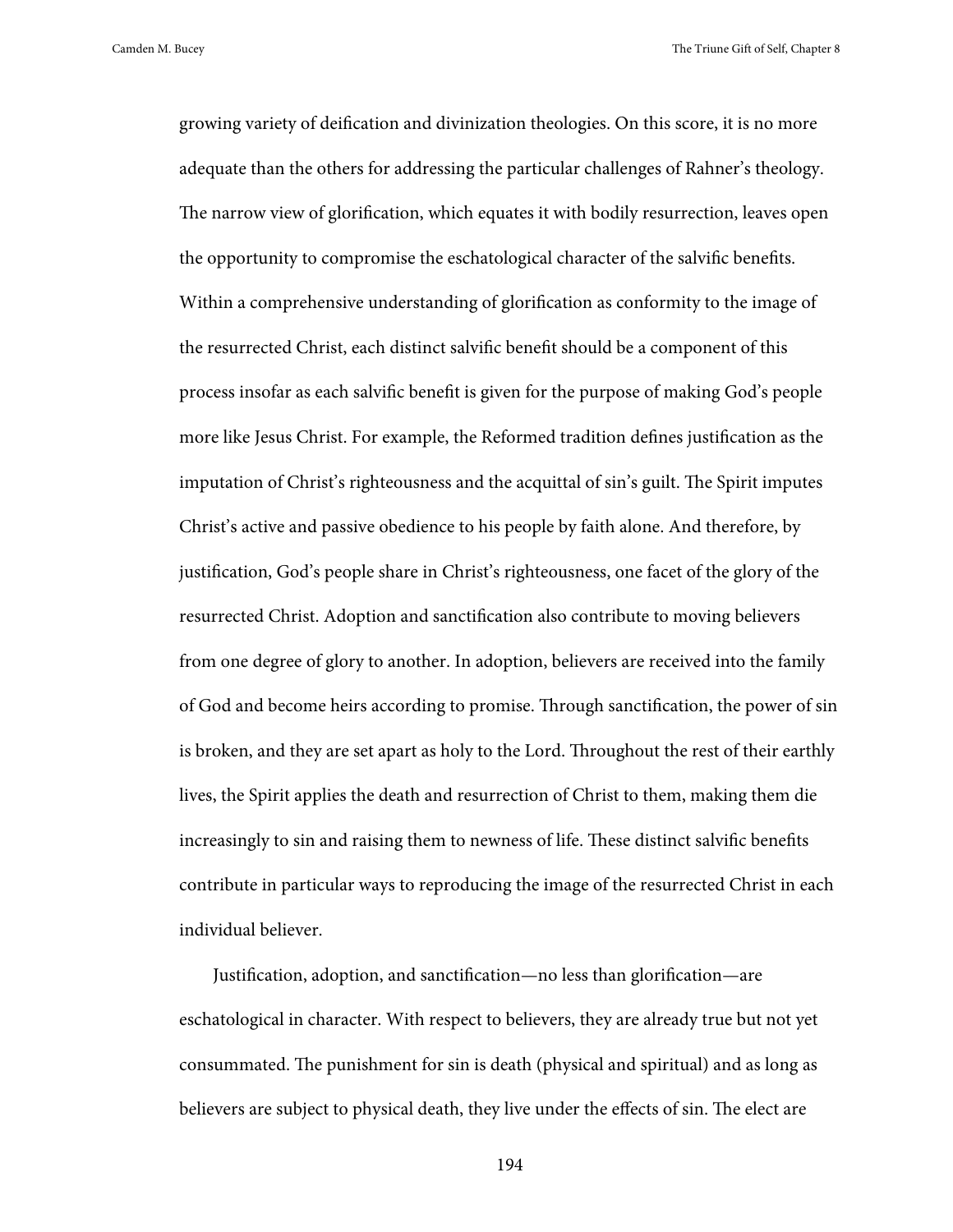already justified in this present age, but the outward manifestation of this acquittal from sin's guilt does not occur until the bodily resurrection. Only at the resurrection of the body does justification reach its open and public, future and eschatological, form (Rom 8:1). Bodily resurrection marks the final and conclusive transition from this age to the age to come. This eschatological dynamic is true also with respect to adoption. Bodily resurrection also marks the revealing of the sons of glory and consummates adoption through the redemption of the body (Rom 8:23). Furthermore, sanctification is completed when believers are finally redeemed. They are no longer subject to the struggles of the flesh and are finally and completely confirmed in righteousness. Each of these benefits brings increasing glory to God as his elect progressively take on the form of the man of heaven. They are being conformed to his image, reflecting his glory increasingly as the Spirit applies Christ's death and resurrection to them. To isolate and quarantine this progress of glory within the bodily resurrection truncates the eschatological glory-dimension of each salvific benefit. Still, bodily resurrection is the premiere event of glorification; it is its capstone.

Therefore, by broadening the Reformed conception of glorification to include the not-yet aspects of justification, adoption, and sanctification, we seek to provide a more nuanced (i.e., biblically and systematically informed) position. This will afford a true bestowal of trinitarian glory that is neither possible on Rahner's own terms nor subject to their liabilities. Understood comprehensively, glorification is a complex of salvific events summarized as the redemptive historical and progressive application to the elect of Christ's death and resurrection in all of its aspects, which culminates at the *parousia*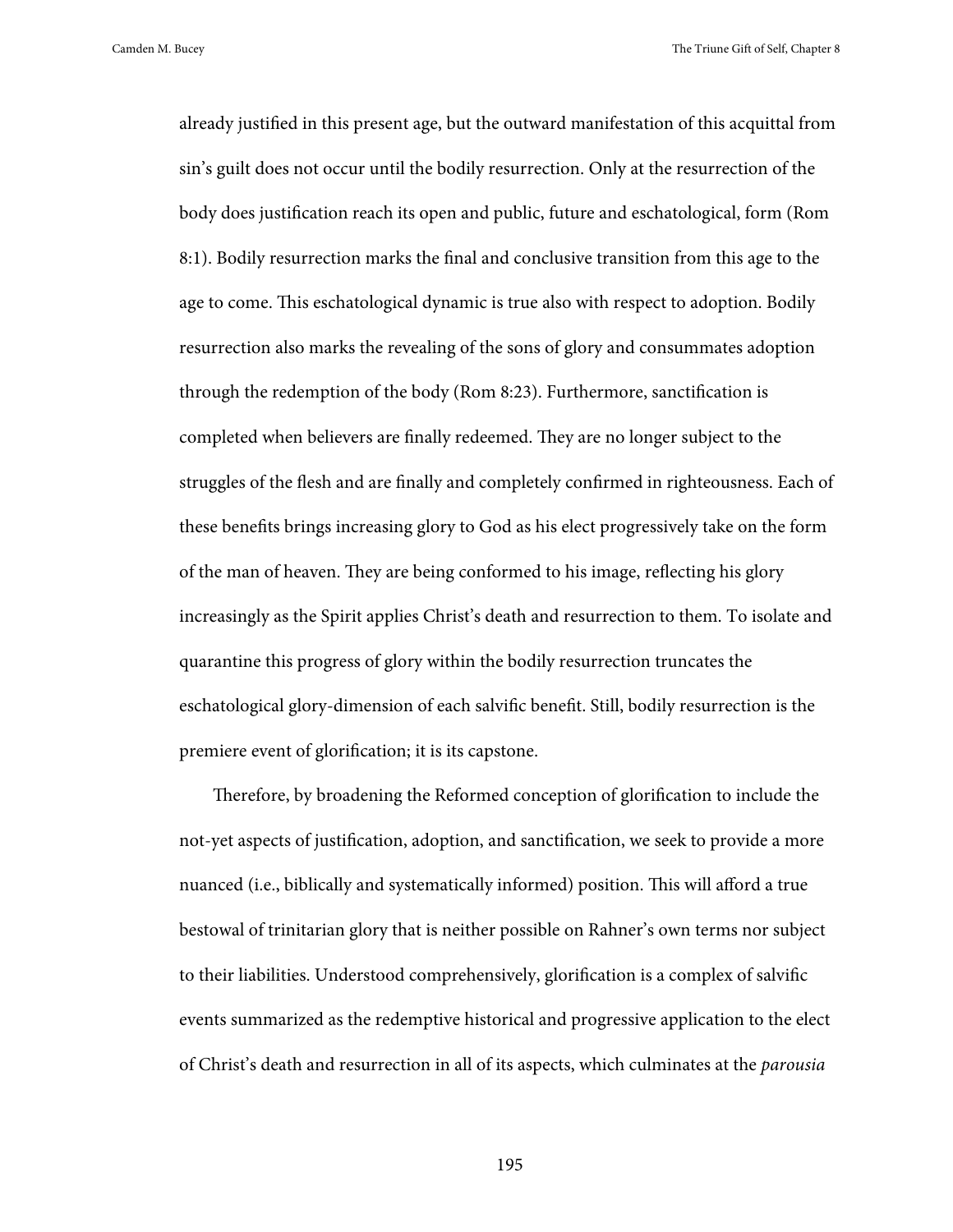in psychosomatic<sup>22</sup> resurrection and marks the terminal point of this age and the consummation of the age to come.

These concerns are bound up with our understanding of the image of God, how it changed post-Fall, and how the Spirit restores and surpasses that original state in which man, as the image of God, was created. This image is renewed progressively and eschatologically in line with its threefold character. First, the functional glory increases as man increasingly fulfills his mandate on earth. Second, his ethical glory moves from a state of simple righteousness to one of confirmed righteousness.<sup>23</sup> Third, man's formalphysical glory advances as each believer receives a glorified body and moves from a σῶμα ψυχικόν to a σῶμα πνευματικόν (cf. 1 Cor 15:44). This glorification of the individual recipients of saving grace follows the pattern of Christ's life, which exhibited a redemptive-historical progression from suffering unto glory. Still, for Christ, archetypal experience is refracted by the reality of hypostatic union. As *Logos asarkos* the eternal Son of God possesses eternal, infinite glory, though in his human nature even Christ progressed from one degree of glory to another. In terms of the formalphysical dimension of the image, he has moved from σῶμα ψυχικόν to σῶμα πνευματικόν (see 1 Cor 15:44). Along the lines of the official dimension, Christ progressively exercised dominion over this æon as he ministered and exercised his sovereignty through miracles—particularly over demonic forces operating according to the prince of the power of the air (see Eph 2:2). His kingdom progressively unfolded in

<sup>&</sup>lt;sup>22</sup> Here we intend to nuance the language of bodily resurrection to include not simply the physical body, but also the soul.

<sup>23</sup> Kline, *Images of the Spirit*, 31.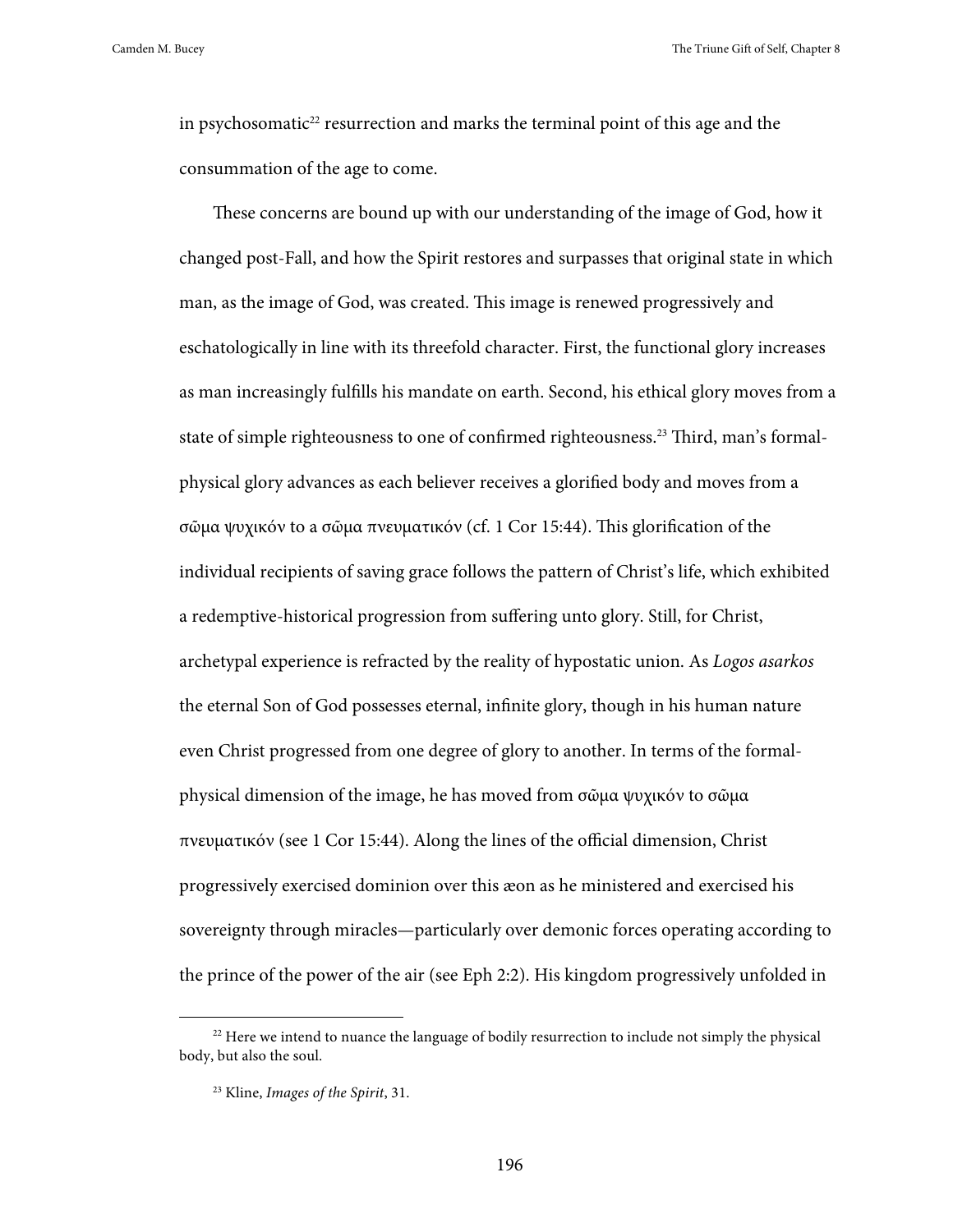power (see Luke 11:20). And in terms of the ethical dimension of the image, Christ grew in knowledge and stature in his human nature (Luke 2:52). His active obedience likewise progressed toward a consummation until he yielded his soul to death in his passive obedience (Ps 31:5; Luke 23:46). Therefore, the threefold image of God was glorified eschatologically in the human nature of Christ until that time when it is consummated in its fullness with the eternal original glory that the Son possessed from all eternity.

In his high priestly prayer, Jesus asked the Father to glorify him, "with the glory that I had with you before the world existed" (John 17:5). Yet somehow he did not have this glory at the time of this prayer. The change of glory with respect to Christ's changing estates occurs for his human nature and must be understood in terms of the Chalcedonian Creed. At his resurrection, Christ is glorified in his human nature such that the original glory of the Trinity is now revealed in a consummate, though ectypal, sense through his human nature. Christ exclaimed to Philip that if Philip had seen him, he had seen the Father (John 14:9). This can be so because the Son of God lives in perichoretic relationship with both the Father and the Spirit from all eternity. To consider or to see any one of the divine persons is to consider and see the Trinity. Surely, the persons of the Godhead are distinct, but they are also inseparable. Given this trinitarian life, with respect to the person of Christ, his glory is original and unchanging. Though with respect to Christ's human nature, his glory is derivative and eschatological.

The Christian life then analogously recapitulates this movement from one degree of glory to another (2 Cor 3:18) circumscribed by the more basic and paradigmatic movement from suffering and humiliation unto glory (Phil 2:5–11). This relates directly to Christ's life and glory, but not identically or exhaustively. The image to which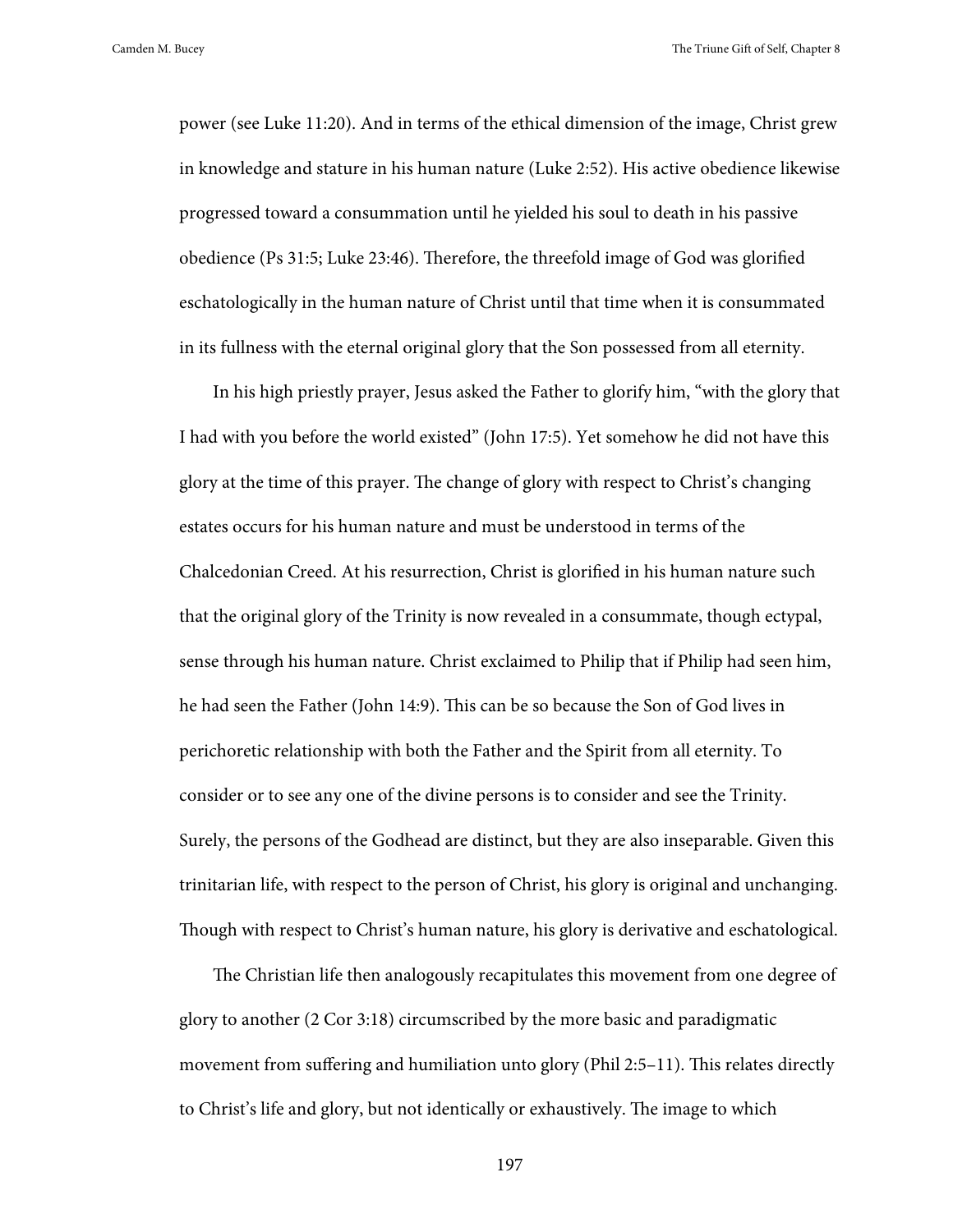believers are conformed is an analogue or ectype of the heavenly archetype, which is the triune God perfectly imaged through hypostatic union by Jesus Christ (Col 1:15). God's plan for the elect, then, is to move them from a position of protological and anticipatory glory to a position of eschatological and consummative glory by which they imitate and reflect climactically the divine glory. In this model, the glory that believers exhibit in their resurrection is doubly derivative. It originates with the Godhead, is mediated through Christ's human nature, and then reflects off glorified images of Christ. This eschatological program of image conformity climaxes in the beatific vision, which occurs at Christ's return when his people see him and become like him (1 John 3:2). The triune God has always planned for the elect to move from one degree of glory to another, but after the fall into sin this program of image conformity took on a redemptive-historical and christocentric character. Rahner's conception of ontological self-communication is vastly different.

#### **8.5 Glorification Distinguished from Ontological Self-Communication**

Rahner's formulation of trinitarian ontological self-communication runs directly counter to the preceding formulation of glorification as image-conformity. To rehearse briefly our previous analysis, Rahner refocused the theological discussion of this traditional distinction by incorporating the scholastic concept of uncreated grace. Though Rahner maintains a place for both created and uncreated grace within his theology, his particular doctrinal concern centers on the latter, which for him is God's personal self-communication. God offers this gift to all human beings, and by virtue of their constitution, they may freely accept this gift in transcendence. But not all reach for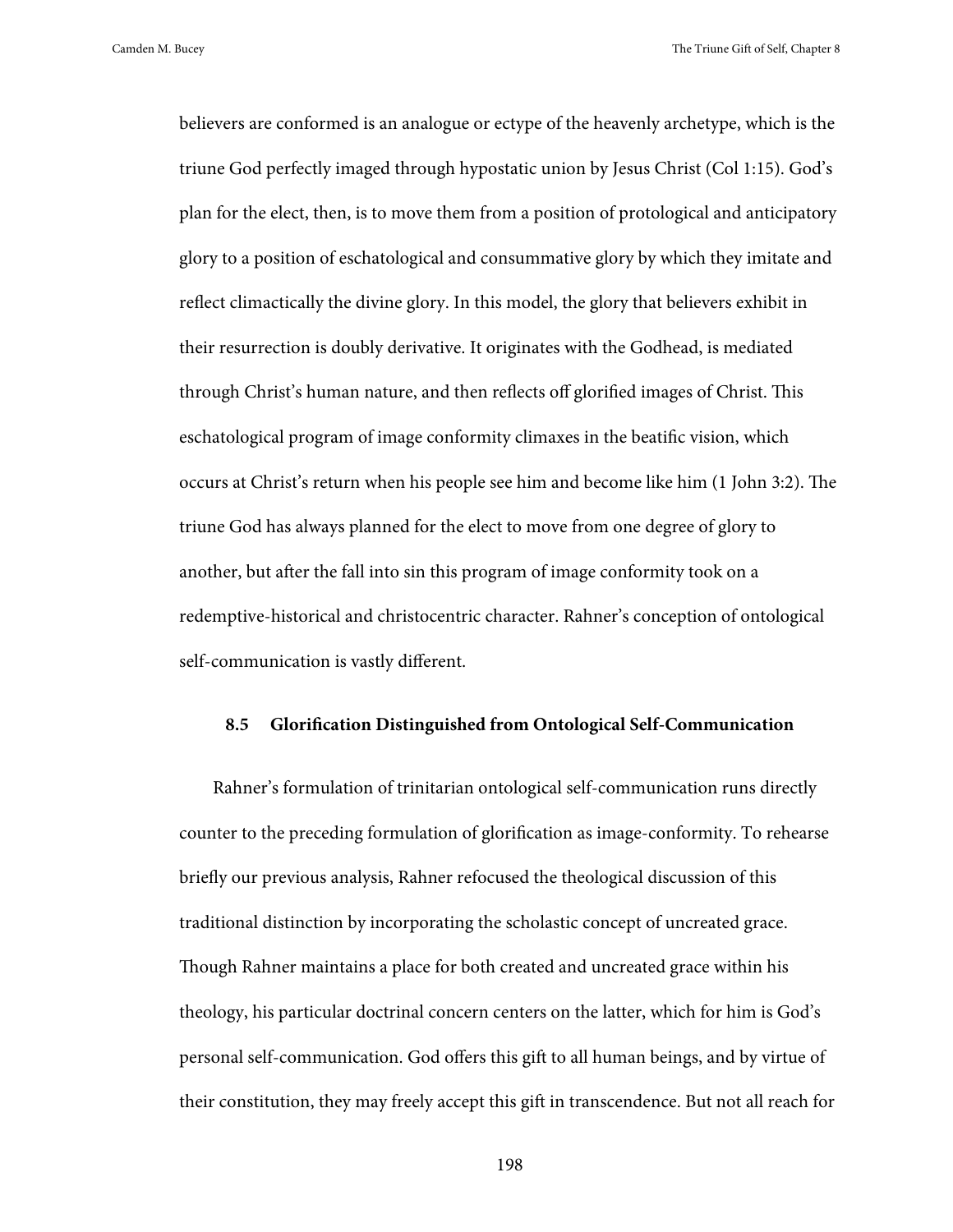this gift. To guarantee the free offer, its free acceptance, and the subsequent elevation of human nature, Christ comes as *Realsymbol* through the hypostatic union.

The hypostatic union of the divine and human in the person of Jesus Christ is the pinnacle of history and metaphysics. Rahner formulates his particular doctrine of the hypostatic union in accord with his Ignatian and philosophical influences. He argues that the hypostatic union bears metaphysical significance for all humanity. The Son's incarnation incorporates all humanity into a new divine-human metaphysical relationship. In effect, it forever and nearly universally links the transcendent and immanent, Creator and creature. For Rahner, the beatific vision—the event and process of glorification—occurs through an ontological communication of God's person to the believer. While Rahner develops aspects of the beatific vision that are particular to Christ's personal human experience, the hypostatic union also bears salvific and metaphysical significance for humans universally. The bond between Christ and his people is ontological rather than Spiritual, and therefore, Rahner must also reject a covenantal view of union through which the elect are identified with Christ.

Rahner does speak of an "indwelling" of the Holy Spirit when addressing the trinitarian implications for grace.<sup>24</sup> But throughout his writings, an overwhelming emphasis is on Christ, and the personality of the Holy Spirit is underdeveloped. Christ, as the hypostatic union of divine and human natures, occupies a singular role in the gracious elevation of human beings. This is evident in Rahner's explanation of the beatific vision of Christ's human nature:

 <sup>24</sup> Rahner, *The Trinity*, 34.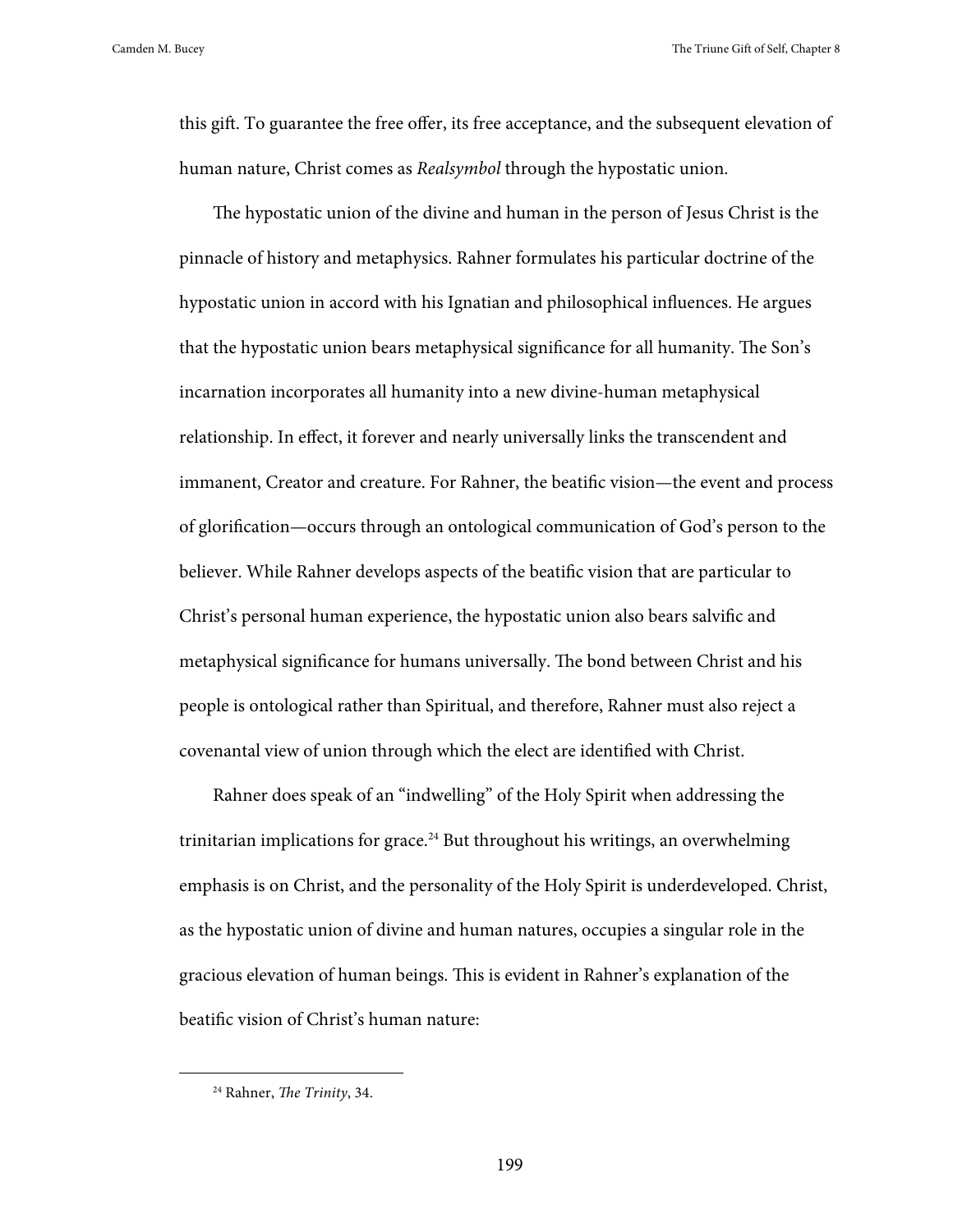Now it may and indeed must of course be said that the doctrine of the unconfused and unchanged real human nature implies, as the struggle against monothelitism after the rejection of monophysitism shows, that the 'human nature' of the Logos possesses a genuine, spontaneous, free, spiritual, active centre, a human selfconsciousness, which as creaturely faces the eternal Word in a genuinely human attitude of adoration, obedience, a most radical sense of creaturehood. Indeed it is emphatically maintained that this sphere of consciousness proper to a subject, a sphere enclosed in itself in creaturely fashion by reason of the gulf that distinguishes and separates God from the creature, only knows and only could know of its hypostatic union with the Logos in virtue of an objective communication. This communication is said to depend on the *visio beatifica* of this human consciousness, and cannot be a datum of Jesus' *human* selfconsciousness—if by selfconsciousness is understood the simple being-present-to-itself of an independent entity (in the identity of the act and object of knowledge). Thus by maintaining the genuineness of Christ's humanity, room is left within his life for achievement, and the possibility of a real Mediatorship and thus—if you will—of a real Messiahship is preserved.25

Christ is fully personal in his human nature, but this personality changes with

respect to his self-consciousness when he receives the beatific vision. In that event he receives the divine gift of self and transcends his previous earthly existence. Christ's human consciousness recognizes that it is united hypostatically to the Logos only through an objective communication, which itself depends upon the beatific vision. But we may question where this leaves the Spirit, who has no corresponding created personal nature. Moreover, what becomes of the *personal* role of the Spirit in Christ's beatific vision seeing that he receives the indwelling of the Holy Spirit himself? The hypostatic union complicates Christ's experience of the beatific vision, but Rahner does not develop the *personal* effects of Spiritual indwelling for individual men and women either. It is not clear which person indwells: the Spirit or the Father. If the Father is the personal agent of *self*-communication, he must be identified more closely with the gift

 <sup>25</sup> Rahner, "Current Problems in Christology," 157–158.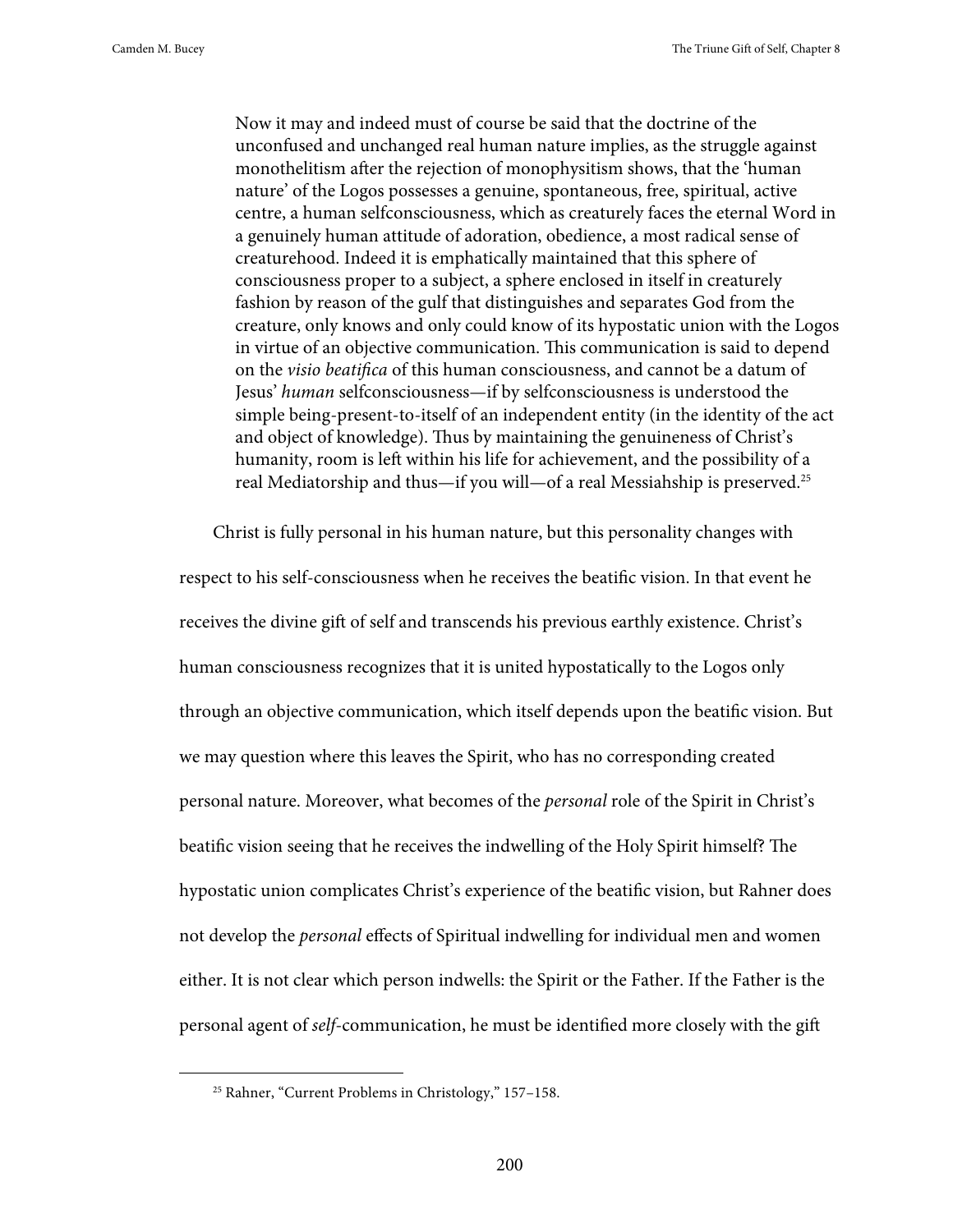than the Son and Spirit. The Son and Spirit are means by which the Father's gift of self is given, and therefore ontological divine self-communication is not trinitarian not in content, but only in delivery.

Rahner is correct to insist that we receive God's grace through union and communion with him. However, he regrettably characterizes this gift as an original and immediate gift of essence. This gift of essential glory is always mediated through Christ's human nature. Rahner's protological impulse is sound, but his Scotist view of the incarnation is problematic. Christ came to this earth to save sinners, a distinctively *salvific* and *redemptive* purpose (see 1 Tim 1:15; Heb 2:14, 16–17; 9:24–26; Mark 2:17; 10:45; Titus 2:14). If the incarnation is then contingent upon the need for redemption, and the offer of eschatological glory is not, we must inquire how this glory would be bestowed if man had not sinned. In other words, we must elucidate the mode in which prelapsarian union and communion with the trinitarian God is effected. Developing a response will further distinguish our view from Rahner's, because we must consider this union and communion in covenantal terms. The glory of the beatific vision is bestowed according to an image paradigm, and an image presupposes a relationship between that image and the original. This relationship between God and the recipients of saving grace should be understood covenantally, that is, as a bilateral and reciprocal bond of fellowship between God and his people. Rather than conceiving of this communion as an ontological gift of self, it should be seen as an eschatological perfection of human nature. It is eschatological, not essentially ethical.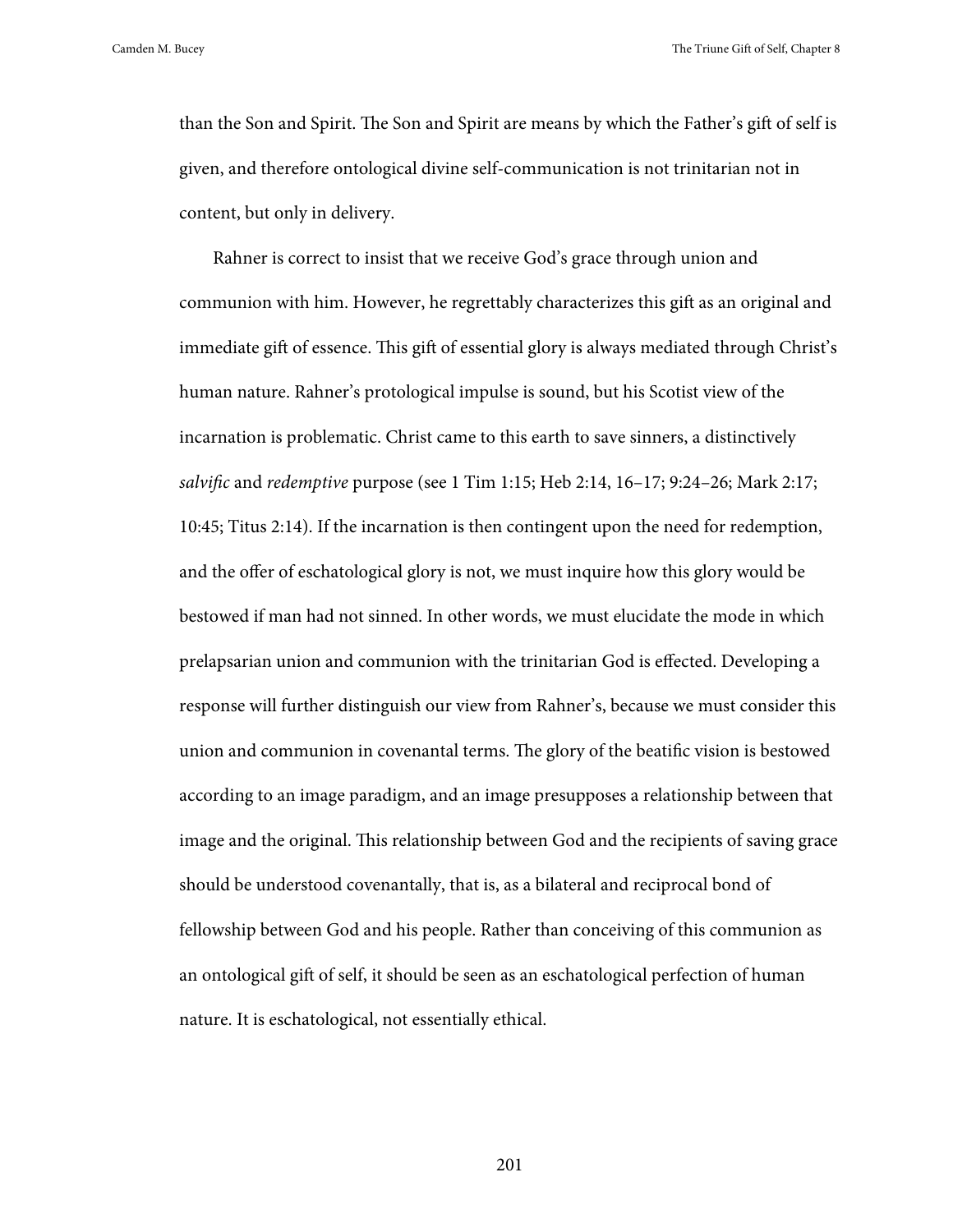This basic paradigm is in effect whether or not man falls into sin. In other words, glory-image conformity is not a postulate of soteriology.26 If Adam had obeyed the terms of obedience in the garden, he would have been confirmed in knowledge, righteousness, and holiness. The Spirit would have elevated him to a consummated mode of existence according to a covenantally qualified image of the triune God. The original man would have entered into a higher form of communion with God. But seeing that Adam disobeyed, redemption becomes necessary before consummation can be possible again. A new federal head was needed who must recover and consummate the covenantal glory held out to Adam from the very beginning. Only a divine-human could do this, Jesus Christ, one person with divine and human natures. As God, he can succeed perfectly according to the terms of the covenant. As man, he can serve vicariously for his people. In contrast to Rahner's view, the mediation of hypostatic union would not be necessary prior to the Fall into sin. This model arises more naturally from exegetical and biblical-theological reflection upon Scripture.

If the Biblical texts present a clear picture of eschatological transformation considered in light of a two-æon federal eschatology, then Rahner's position is far from the mark. The preceding Reformed proposal of æonic glory and kingdom identity, which is derivative of Christ's glory and identity as resurrected covenant Lord, differs from Rahner's conception of ontological self-communication through hypostatic union. The Holy Spirit indwells believers personally, yet the union that is established between believers and Christ is mystical, not hypostatic. Moreover, it accrues to God's people

<sup>&</sup>lt;sup>26</sup> For a fuller treatment of the relationship of soteriology to protology and eschatology, see Gaffin, Jr., *Resurrection and Redemption*, 82n14.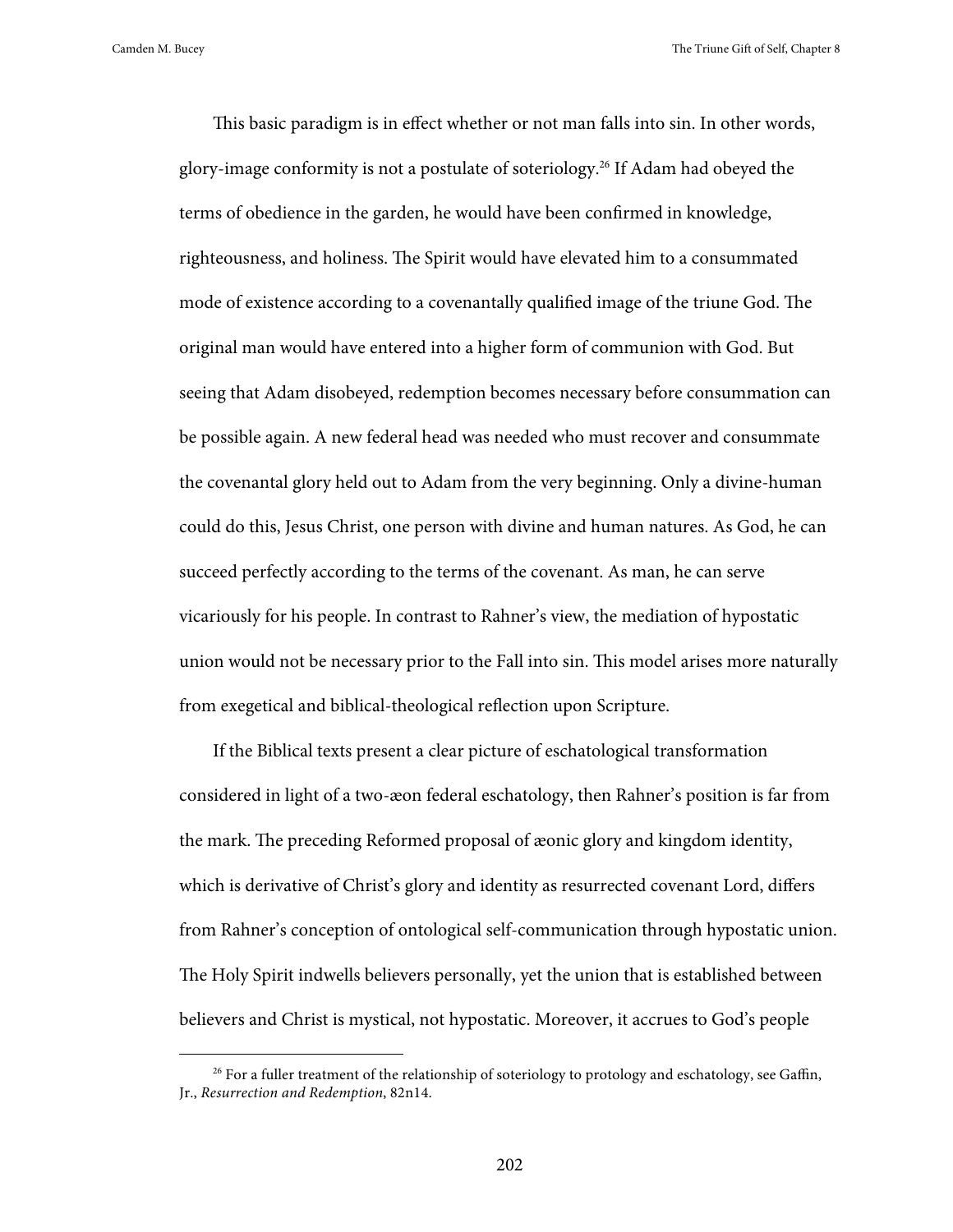according to a covenantal arrangement, not through a substance metaphysic. The recipients of saving grace are conformed to the image of their new federal head, and the mode of image conformity is decidedly analogical or better, *covenantal*. 27 Eternal, archetypal, trinitarian glory cannot be communicated essentially and unequivocally to anything that has been created. The glory that Christ exhibits in his resurrection is trinitarian in source, original with respect to his person, but ectypal as it is displayed throughout creation. Glorified saints participate in Christ's glory, but not essentially. Even before the Fall into sin, God intended to perfect the trinitarian glory-image in his people through the covenantal communion bond. After the fall into sin, this original plan of glorification through image conformity required an additional step of redemption and covenantal transfer. Christ became the redeemer and new federal head of his people by saving them from the consequences of the previous failed covenant arrangement and provided a new archetypal covenant image of glory. The Holy Spirit, who indwells believers, applies this image.

# **8.6 Conclusion**

Rahner's desire to explicate the personal union and communion offered at creation and consummated in salvation is sound, but his theological formulations prevent him from explaining precisely how God gives the gift of *himself.* Rahner unwittingly concludes that divine self-communication is a partial gift that results in sub-trinitarian

 <sup>27</sup> Cornelius Van Til often spoke of human knowledge as *analogical* to God's knowledge. Whereas Van Til's teaching on the subject is insightful, the choice of language is less than helpful since it brings to mind the Thomist conceptions of analogy and of other theological and philosophical schemes at odds with traditional Reformed theology.